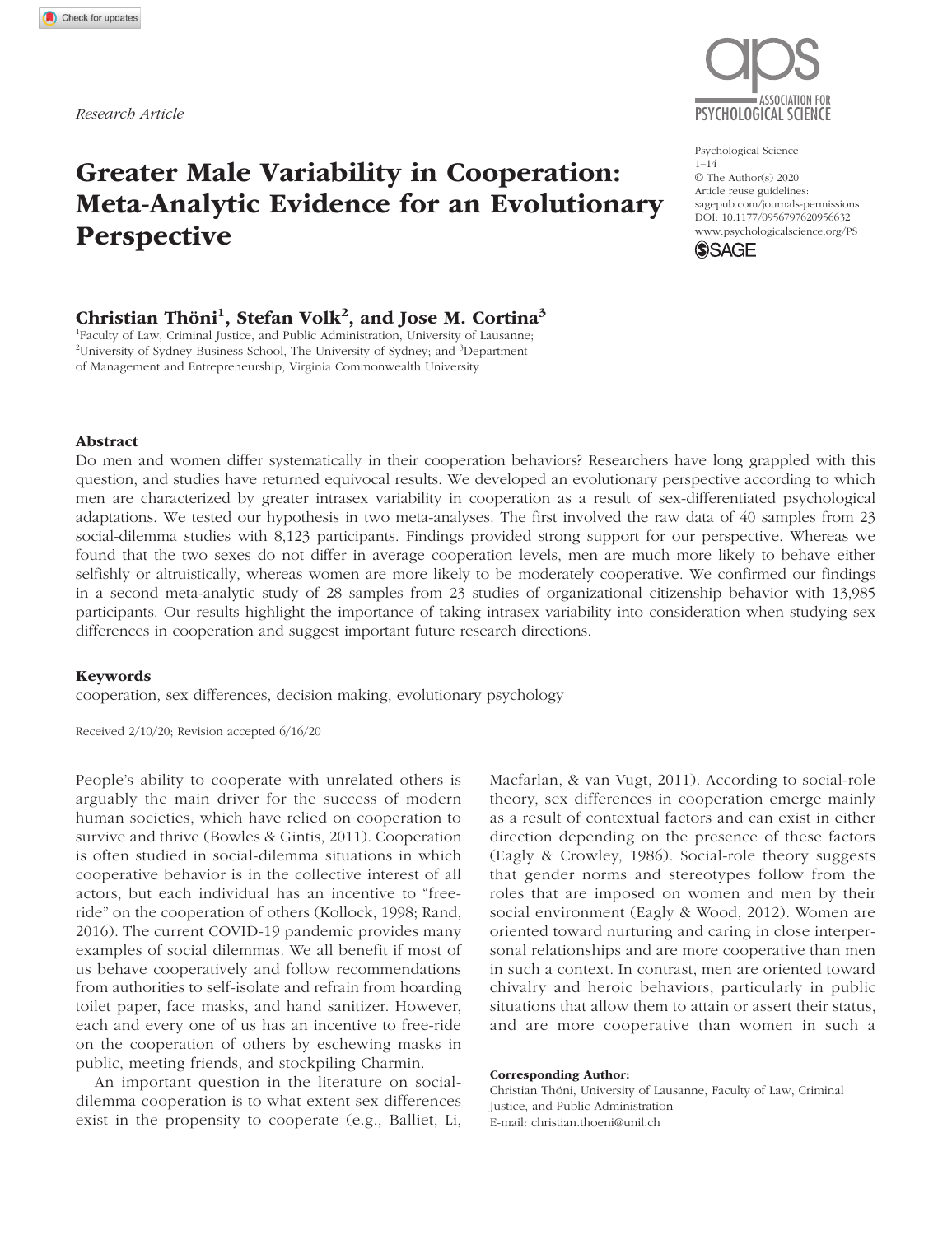context (Becker & Eagly, 2004; Eagly & Crowley, 1986). Neither contextual factor is present in classic socialdilemma paradigms, such as the two-player prisoner's dilemma game or the multiplayer public-goods game, which are typically conducted in anonymous, minimally social, and largely impersonal settings. Because these settings are essentially private, they do not allow men to attain or assert status; because they are impersonal, they provide no opportunity for relational gain for women. Given the absence of contextual cues that activate gender-role stereotypes and gender-role-specific behaviors, social-role theory would suggest that the first moment (i.e., the mean) of the cooperation distribution in social dilemmas does not differ between men and women.

Although previous researchers have mainly relied on social-role theory to argue that sex differences in cooperation are primarily context- and social-role specific, there is also a complementary evolutionary perspective that suggests that there are also important contextindependent sex differences in cooperation due to greater variability in heritable, sexually selected traits of males (Archer & Mehdikhani, 2003). This reasoning is used to support what has often been referred to as *greater male variability*. The greater-male-variability hypothesis, the origins of which lie with Charles Darwin, was that males are more likely to be found in both the upper and lower tails of the distribution of a number of physical, cognitive, and behavioral characteristics, because differentiation had survival value (Archer & Mehdikhani, 2003; Johnson, Carothers, & Deary, 2008). For example, Lehre, Lehre, Laake, and Danbolt (2009) showed that male adults had more intrasex variance in a wide range of characteristics, including weight (13% more variance), height (25%), 60-m-dash times (44%), and blood parameters such as cholesterol (50%) and triglycerides (55%). Similar differences have been found in measures of mathematical, verbal, and spatial performance (Hyde, 2014), intelligence (Arden & Plomin, 2006), and physical aggression (Pomiankowski & Møller, 1995), to name a few. Because greater male variability has been found to exist already at birth, explanations related to social context or role can be ruled out (Lehre et al., 2009).

Although sex differences in cooperation variability have not been a focus of previous social-dilemma research, results seem to support this perspective; publicgoods-games studies have shown that females in samesex groups are more conforming than males (Cadsby & Maynes, 1998). On the basis of this evolutionary perspective, we hypothesize that the second moment (i.e., the variance) of the cooperation distribution in social dilemmas will differ such that men will Statement of Relevance

Cooperation is essential in a large number of social situations, including voting, tax compliance, environmental protection, charitable giving, corruption, teamwork, organ donations, and (in the current COVID-19 pandemic) self-isolation, hoarding, and social distancing. An important question is what predicts cooperation in these and similar situations. One potential predictor is gender. In this research, we asked whether women and men behave differently when they are tasked to cooperate. To address this question, we examined the results of more than 40 studies of cooperation behavior in social dilemmas and organizational citizenship situations. Across more than 20,000 participants, women and men did not differ in terms of their average cooperation levels. However, men were more likely to behave either selfishly or altruistically, whereas women were more likely to be moderately cooperative. These findings highlight the importance of taking intrasex variability into account in considering whether women and men show important differences in their social behaviors.

demonstrate more variance in cooperation behaviors than will women. Interestingly, given that this perspective does not predict sex differences in mean cooperation levels, it is in line with most previous social-dilemma research, which has failed to find systematic differences in average cooperation between the two sexes (Balliet et al., 2011; Croson & Gneezy, 2009; Eckel & Grossman, 2008). Instead, the greater-male-variability perspective predicts sex differences in the distribution of cooperation behaviors, which cannot be detected by focusing on mean cooperation levels alone. Published research on sex differences in cooperation has almost exclusively focused on differences in central tendency, a focus that would have caused previous researchers to overlook sex differences in the distribution of behaviors. An exception is the work of Poen and Gächter (2013), who study sex differences in dynamic publicgoods games. Because greater male variability has not been the focus of previous social-dilemma research, variability indices are seldom reported separately for men and women. Therefore, in Study 1, we collected 40 raw data sets in order to conduct a meta-analysis of greater male variability in cooperation behaviors. In Study 2, we extended our inquiry into the domain of organizational citizenship behavior.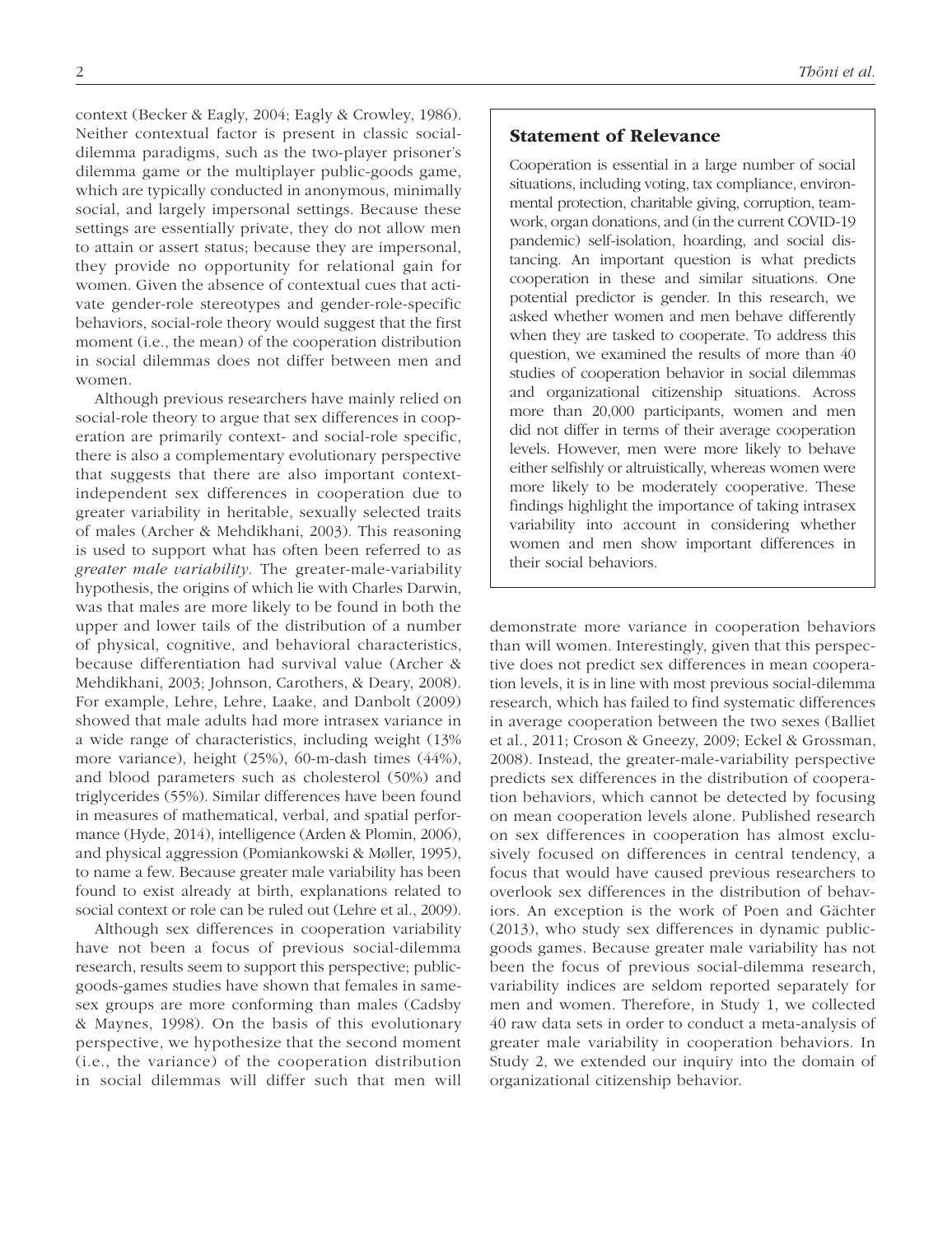# Study 1

#### *Method*

*Study context and cooperation measurement.* In Study 1, we examined cooperation in public-goods games (e.g., Ledyard, 1995). The public-goods game is basically a prisoner's dilemma game, but unlike the traditional prisoner's dilemma game, it allows for more players and a continuous strategy space. In the standard public-goods game, two or more players (*n*) endowed with *e* monetary units simultaneously choose a contribution  $g_i \in [0, e]$ . Monetary payoffs are

$$
\pi_i(g_i, g_{-i}) = e - g_i + a \sum_{j=1}^n g_j.
$$

Participants' earnings are equal to their endowment minus their contribution plus the sum of all contributions multiplied by *a*, the marginal per capita return. For  $\frac{1}{n} < a < 1$ , this game is a social dilemma: Individual payoff maximization calls for zero contributions, whereas from the group's perspective, full contributions would be optimal. We studied three variants of this game: In the *one-shot* game (a), players interact only once and choose their contributions simultaneously; in the *dynamic game* (b), players play a series of consecutive public-goods games in stable groups and receive information about the contributions of the other players after every round of play; and in the *strategy-method* version of the game (c), players can condition their contribution on the average contribution of the  $n - 1$ other players in the group. For dynamic games, we focus on the first-round contributions, as they measure participants' willingness to cooperate at the onset of a repeated interaction, when decisions are still independent of observed behavior. The strategy-method data are from studies adopting the experimental design introduced by Fischbacher, Gächter, and Fehr (2001). Unlike in the other variants of the game, this design removes the strategic uncertainty regarding the other participants' behavior and allows us to identify types of cooperative behaviors.

To answer our research question, we needed variability measures of cooperation behaviors, such as standard deviations, separately for men and women. However, after we carefully reviewed the literature, it became apparent that virtually all social-dilemma studies focus on mean cooperation levels and do not report separate variability measures for the two sexes. A traditional meta-analysis approach of collecting summary statistics from published articles was therefore not feasible. Instead, we had to conduct a meta-analysis of individual participant data, also referred to as *integrative data analysis*, which is uncommon in psychology but widely used in other fields, such as medicine (Curran & Hussong, 2009). An integrative data analysis is the pooled analysis of multiple individual data sets in one combined data set.

Given the sheer number of public-goods-games studies, it was not feasible to conduct a comprehensive individual-participant data analysis of the entire publicgoods-games literature. To achieve a balance between what is desirable (i.e., sufficient statistical power for hypothesis testing) and what is feasible in terms of available data sets and cost of data collection, we conducted a power analysis to determine the number of observations required to test our hypotheses. The standard measure of the effect size for variability is the variance ratio—in our case, the ratio between male and female variance in contributions. To obtain information on expected effect sizes, we searched the literature for suitable variance ratios but could not identify studies reporting variance ratios for social-dilemma experiments. However, there is a sizeable literature on male:female variance ratios in mathematics as well as in verbal and spatial performance. A survey of this literature (Hyde, 2014, p. 391) found variance ratios within a relatively narrow range from 1.03 to 1.27. For our power analysis, we aimed for a middle ground in this range and calculated the required power to detect a variance ratio of 1.10. The power analysis for a two-sample variance test with a power of .80 and a Type I error rate of .05 requires a sample of 6,918 observations. We used this to guide our individual-participant-data search process.

*Data sets.* To achieve the required sample size, we went to great lengths and contacted a large number of authors of experimental public-goods-games studies. Studies were drawn from the extensive and homogeneous pool (i.e., standardized experimental procedures) of public-goodsgames studies to achieve a "random sample of random samples," as recommended by Curran and Hussong (2009, p. 93). We continued data collection until we exceeded the required sample size by a comfortable amount. Ultimately, we were able to compile a unique data set consisting of the original raw data of 40 samples from 23 social-dilemma studies with a total sample size of 8,123 observations. All articles in our sample report data from public-goods-games experiments run under the methodological standards of experimental economics (incentivized decisions, randomized group assignment, anonymous decisions, and no deception). Table 1 provides an overview of the 40 samples included in our study. The table reports the location of the experiments, the number of observations, the sex ratio, and the game parameters.

The upper half of Table 1 shows the data sources of the one-shot version of the public-goods game.<sup>1</sup> The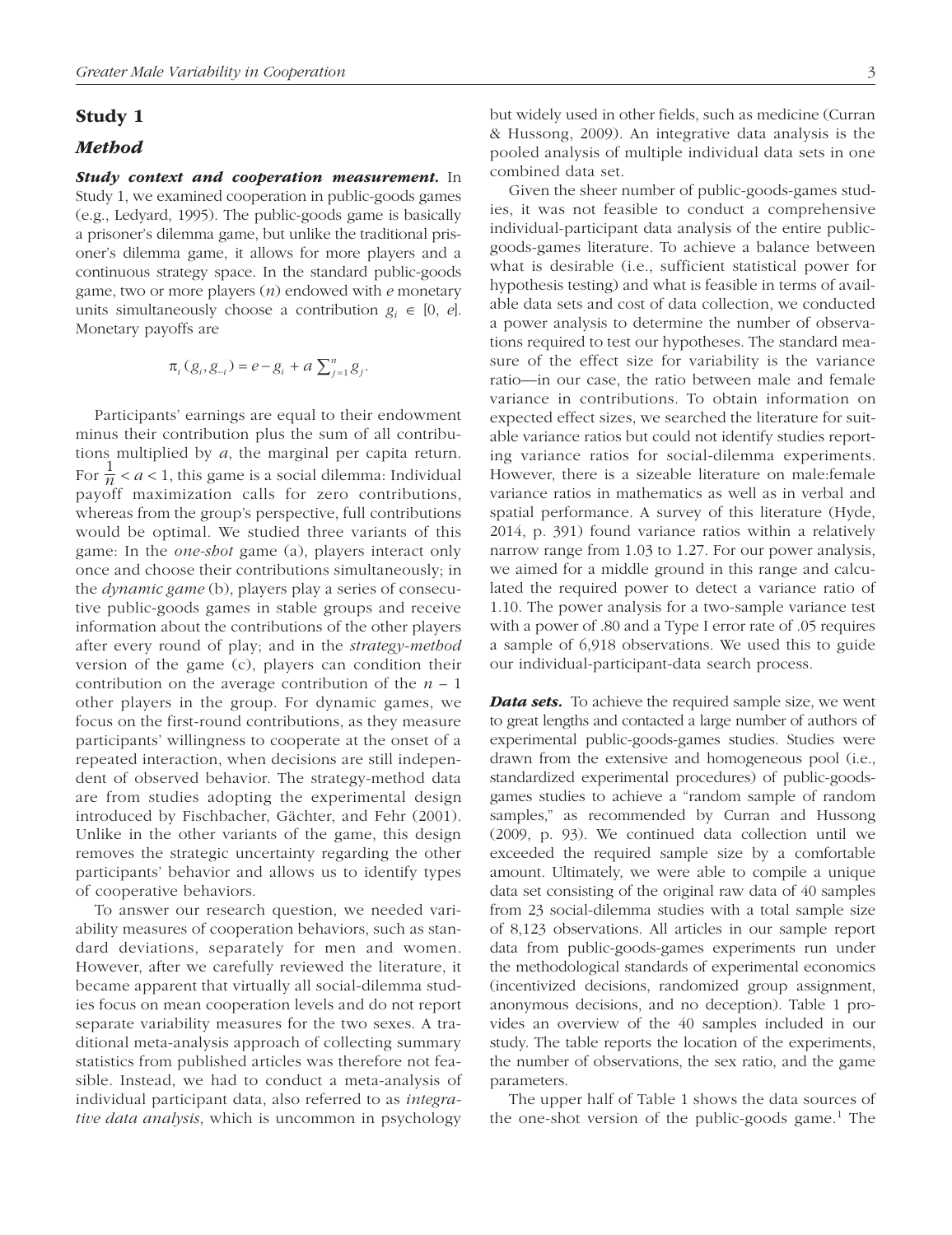| Article                                                                                                                                                                                                                                           | Code              | Country     | Observations               | δY                  | Percentage<br>female | Sample                                                                                                                    | Medium           | $\boldsymbol{z}$         | P                        | $\mathcal{L}$                                                                                                    |
|---------------------------------------------------------------------------------------------------------------------------------------------------------------------------------------------------------------------------------------------------|-------------------|-------------|----------------------------|---------------------|----------------------|---------------------------------------------------------------------------------------------------------------------------|------------------|--------------------------|--------------------------|------------------------------------------------------------------------------------------------------------------|
|                                                                                                                                                                                                                                                   |                   |             |                            | One-shot game       |                      |                                                                                                                           |                  |                          |                          |                                                                                                                  |
| Abeler & Nosenzo (2015)                                                                                                                                                                                                                           | AN15              | UK          | 174                        | Direct, strategy    | 43.7                 | Convenience                                                                                                               | Computer         |                          |                          |                                                                                                                  |
| Fischbacher & Gächter (2010)                                                                                                                                                                                                                      | FG10              | Switzerland | 140                        | Direct, strategy    | 32.1                 | Convenience                                                                                                               | Computer         |                          |                          |                                                                                                                  |
| Fischbacher et al. (2001)                                                                                                                                                                                                                         | FGF01             | Switzerland | $\ddot{4}$                 | Direct, strategy    | 38.6                 | Convenience                                                                                                               | Computer         | $\overline{\phantom{a}}$ | $\Omega$                 | $\overline{4}$                                                                                                   |
| Fischbacher et al. (2012)                                                                                                                                                                                                                         | FGQ12             | ŠЮ          | 136                        | strategy<br>Direct, | 50.0                 | Convenience                                                                                                               | Computer         |                          | $\Omega$                 | 4                                                                                                                |
| Fischbacher et al. (2014)                                                                                                                                                                                                                         | FST14             | Germany     | 228                        | Direct, strategy    | 53.5                 | Convenience                                                                                                               | Computer         |                          |                          | 4                                                                                                                |
| Fosgaard et al. $(2014)$                                                                                                                                                                                                                          | FHW14             | Denmark     | 676                        | strategy<br>Direct, | $47.2$               | Quasi-representative                                                                                                      | Internet         |                          |                          |                                                                                                                  |
| Gächter & Herrmann (2009)                                                                                                                                                                                                                         | GH09r             | Russia      | 192                        | Direct              | 35.9                 | Convenience                                                                                                               | Computer         |                          |                          |                                                                                                                  |
| Gächter & Herrmann (2009)                                                                                                                                                                                                                         | GH <sub>09s</sub> | Switzerland | 144                        | Direct              | 38.9                 | Convenience                                                                                                               | Computer         |                          | ននននន                    | $\begin{array}{c} \mathcal{N} & \mathcal{N} & \mathcal{N} & \mathcal{N} & \mathcal{N} & \mathcal{N} \end{array}$ |
| Gächter et al. (2004)                                                                                                                                                                                                                             | GHT04b            | Belarus     | 127                        | Direct              | 37.0                 | Quasi-representative                                                                                                      | pen<br>Paper and | $\infty$                 |                          |                                                                                                                  |
| Gächter et al. (2004)                                                                                                                                                                                                                             | GHT04r            | Russia      | 181                        | Direct              | 56.4                 | Quasi-representative                                                                                                      | pen<br>Paper and | $\sim$                   |                          |                                                                                                                  |
| Gächter & Thöni (2005)                                                                                                                                                                                                                            | GT05              | Switzerland | 180                        | Direct              | 24.4                 | Convenience                                                                                                               | Computer         | $\infty$                 | $\overline{\mathcal{L}}$ |                                                                                                                  |
| Herrnann & Thöni (2009)                                                                                                                                                                                                                           | HT <sub>09</sub>  | Russia      | 160                        | Direct, strategy    | 28.8                 | Convenience                                                                                                               | pen<br>Paper and | $\overline{4}$           | $\Omega$                 | $\overline{4}$                                                                                                   |
| Kamei (2012)                                                                                                                                                                                                                                      | K12               | SU          | 350                        | Direct, strategy    | 49.4                 | Convenience                                                                                                               | Computer         | $\sqrt{ }$               | $\Omega$                 | 3/4                                                                                                              |
| Kocher et al. (2008)                                                                                                                                                                                                                              | KCKNS08a          | Austria     | 35                         | Strategy            | 34.3                 | Convenience                                                                                                               | pen<br>Paper and | $\sim$                   | $\Omega$                 | $\circ$                                                                                                          |
| Kocher et al. (2008)                                                                                                                                                                                                                              | <b>KCKNS08j</b>   | Japan       | 36                         | Strategy            | 16.7                 | Convenience                                                                                                               | Paper and pen    | $\infty$                 | $\Omega$                 | $\circ$                                                                                                          |
| Kocher et al. (2008)                                                                                                                                                                                                                              | <b>KCKNS08u</b>   | SU          | 36                         | Strategy            | 47.2                 | Convenience                                                                                                               | pen<br>Paper and | $\sim$                   | $20\,$                   |                                                                                                                  |
| Kistler et al. (2017)                                                                                                                                                                                                                             | KTW17             | Germany     | 252                        | Direct              | 55.6                 | Quasi-representative                                                                                                      | Internet         |                          | 100                      | 6.74.04                                                                                                          |
| Makowsky et al. (2014)                                                                                                                                                                                                                            | MOP14             | SU          | $\infty$                   | Direct, strategy    | 34.4                 | Convenience                                                                                                               | Computer         | 4                        | 10                       |                                                                                                                  |
| Thöni et al. (2012)                                                                                                                                                                                                                               | TTW12             | Denmark     | 1488                       | Direct, strategy    | 48.3                 | Quasi-representative                                                                                                      | Internet         |                          | $\sqrt{2}$               |                                                                                                                  |
| van Miltenburg et al. (2014)                                                                                                                                                                                                                      | VBBR14            | Netherlands | 164                        | Direct, strategy    | 64.0                 | Convenience                                                                                                               | Computer         |                          | $\overline{c}$           |                                                                                                                  |
| Volk et al. (2012)                                                                                                                                                                                                                                | VTR12             | Switzerland | $\overline{z}$             | Direct, strategy    | 29.2                 | Convenience                                                                                                               | Computer         |                          | $\overline{c}$           | $\overline{4}$                                                                                                   |
| Weber et al. (2018)                                                                                                                                                                                                                               | WWG18             | ŬК          | 456                        | Strategy            | 59.2                 | Convenience                                                                                                               | Computer         |                          | $\overline{c}$           | $\overline{4}$                                                                                                   |
| New data                                                                                                                                                                                                                                          | NDS1              | Indonesia   | 320                        | Direct, strategy    | 58.4                 | Convenience                                                                                                               | Paper and pen    |                          | $\Omega$                 |                                                                                                                  |
| New data                                                                                                                                                                                                                                          | ND <sub>S2</sub>  | Germany     | 823                        | Direct              | 48.2                 | Convenience                                                                                                               | Internet         |                          | 100                      |                                                                                                                  |
| New data                                                                                                                                                                                                                                          | NDS3              | Germany     | 365                        | Direct              | 61.1                 | Convenience                                                                                                               | Internet         |                          | 100                      | 75                                                                                                               |
|                                                                                                                                                                                                                                                   |                   |             |                            |                     |                      |                                                                                                                           |                  |                          |                          |                                                                                                                  |
|                                                                                                                                                                                                                                                   |                   |             |                            | game<br>Dynamic     |                      |                                                                                                                           |                  |                          |                          |                                                                                                                  |
| (2008)<br>Herrmann et al.                                                                                                                                                                                                                         | HTG08a            | Australia   | $\mathcal{L}_{\mathrm{0}}$ | Direct              | 40.0                 | Convenience                                                                                                               | Computer         |                          | $\Omega$                 |                                                                                                                  |
| (2008)<br>Herrmann et al.                                                                                                                                                                                                                         | HTG08c            | China       | 86                         | Direct              | 46.9                 | Convenience                                                                                                               | Computer         |                          |                          | 4                                                                                                                |
| (2008)<br>Herrmann et al.                                                                                                                                                                                                                         | HTG08d            | Denmark     | 8 <sup>o</sup>             | Direct              | 27.9                 | Convenience                                                                                                               | Computer         |                          | $\Omega$                 | 4                                                                                                                |
| (2008)<br>Herrmann et al.                                                                                                                                                                                                                         | HTG08g            | Germany     | $\infty$                   | Direct              | 55.0                 | Convenience                                                                                                               | Computer         |                          | $\Omega$                 | 4                                                                                                                |
| (2008)<br>Herrmann et al.                                                                                                                                                                                                                         | HTG08gr           | Greece      | 44                         | Direct              | 43.2                 | Convenience                                                                                                               | Computer         |                          | $\Omega$                 | 4                                                                                                                |
| (2008)<br>Herrmann et al.                                                                                                                                                                                                                         | <b>HTG08k</b>     | South Korea | 84                         | Direct              | 46.4                 | Convenience                                                                                                               | Computer         |                          |                          | 4                                                                                                                |
| (2008)<br>Herrmann et al.                                                                                                                                                                                                                         | HTG080            | Oman        | 52                         | Direct              | 36.5                 | Convenience                                                                                                               | Computer         |                          |                          | 4                                                                                                                |
| (2008)<br>Herrmann et al.                                                                                                                                                                                                                         | HTG08r            | Russia      | $80\,$                     | Direct              | 50.0                 | Convenience                                                                                                               | Computer         |                          |                          | 4                                                                                                                |
| (2008)<br>Herrmann et al.                                                                                                                                                                                                                         | HTG08s            | Switzerland | $\delta$                   | Direct              | 34.4                 | Convenience                                                                                                               | Computer         |                          | $8888888$                | 4                                                                                                                |
| (2008)<br>Herrmann et al.                                                                                                                                                                                                                         | HTG08s2           | Switzerland | $48$                       | Direct              | 33.3                 | Convenience                                                                                                               | Computer         |                          |                          | 4                                                                                                                |
| (2008)<br>Herrmann et al.                                                                                                                                                                                                                         | HTG08t            | Turkey      | F                          | Direct              | 31.3                 | Convenience                                                                                                               | Computer         |                          |                          | 4                                                                                                                |
| (2008)<br>Herrmann et al.                                                                                                                                                                                                                         | HTG08u            | Ukraine     | 44                         | Direct              | 31.8                 | Convenience                                                                                                               | Computer         |                          | $\Omega$                 | 4                                                                                                                |
| (2008)<br>Herrmann et al.                                                                                                                                                                                                                         | <b>HTG08uk</b>    | UK          | $\frac{2}{5}$              | Direct              | 51.8                 | Convenience                                                                                                               | Computer         |                          | $\Omega$                 | 4                                                                                                                |
| (2008)<br>Herrmann et al.                                                                                                                                                                                                                         | HTG08us           | SU          | 56                         | Direct              | 39.3                 | Convenience                                                                                                               | Computer         |                          | $\frac{20}{20}$          | 4                                                                                                                |
| New data                                                                                                                                                                                                                                          | NDS4              | Switzerland | 360                        | Direct              | 43.1                 | Convenience                                                                                                               | Computer         |                          |                          | $\overline{4}$                                                                                                   |
| Total                                                                                                                                                                                                                                             |                   |             | 8,123                      |                     | 47.2                 |                                                                                                                           |                  |                          |                          |                                                                                                                  |
|                                                                                                                                                                                                                                                   |                   |             |                            |                     |                      |                                                                                                                           |                  |                          |                          |                                                                                                                  |
| Note: The code for each study is constructed from the authors' initials and the year of publication. The "dependent variable" (DV) column shows whether the DV is a direct-response                                                               |                   |             |                            |                     |                      | column indicates whether the study used a convenience sample (students) or quasi-representative samples, and the "medium" |                  |                          |                          |                                                                                                                  |
| column indicates whether the study was a computerized laboratory experiment, an Internet experiment, or a paper-and-pen experiment. The three rightmost columns list group-size n<br>contribution, a contribution strategy, or both. The "sample" |                   |             |                            |                     |                      |                                                                                                                           |                  |                          |                          |                                                                                                                  |
| endowment e, and marginal per capita return a. For more information about the new data sets NDS1 to NDS4, see Section S1 in the Supplemental Material available online.                                                                           |                   |             |                            |                     |                      |                                                                                                                           |                  |                          |                          |                                                                                                                  |

Table 1. Overview of the Studies Included in the Study 1 Meta-Analysis Table 1. Overview of the Studies Included in the Study 1 Meta-Analysis

4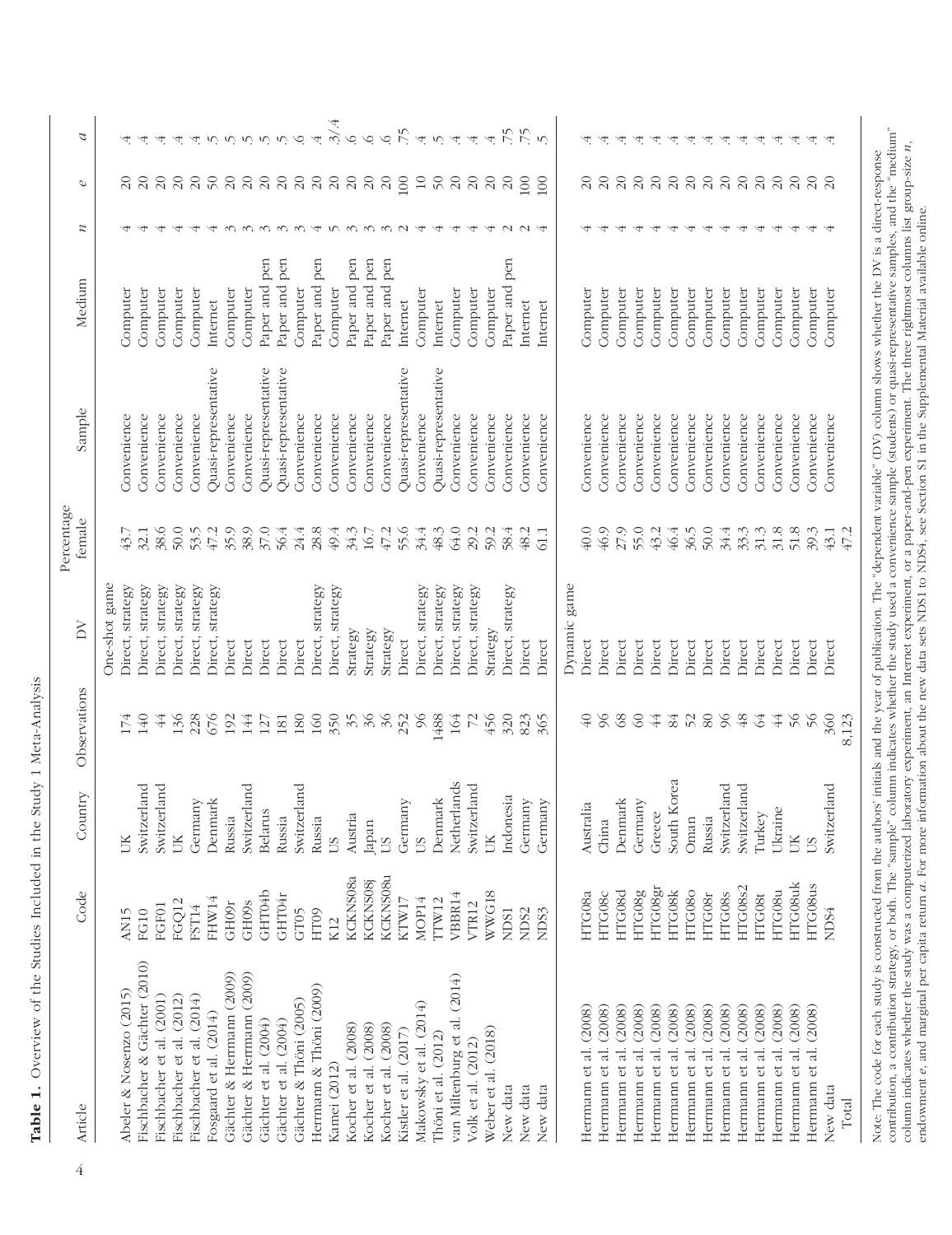

Fig. 1. Mean contribution in the (a) one-shot, (b) dynamic, and (c) strategy-method games, separately for male and female participants (Study 1). Means of the study are weighted by the number of observations. All contributions are rescaled to the interval [0, 1]. Error bars indicate bootstrapped 95% confidence intervals.

lower half shows studies that used the dynamic version of the public-goods game (i.e., games in which a stable group of participants play several repetitions of a public-goods game).<sup>2</sup> As indicated in Table 1, we also added four new data sets of our own to the sample. In Section S1 in the Supplemental Material available online, we provide information about the experimental procedures of these studies. In total, our sample contained individual observations of 8,123 participants. None of the studies included here (including our own) originally focused on sex differences, so experimenter demand effects or publication bias should not influence our inferences about sex differences. For the analysis, the contributions of all data sources were rescaled to the interval [0, 1]. In the following section, we discuss the findings of our meta-analysis in which we used restricted maximum-likelihood random-effects models (Raudenbush, 2009).

# *Results*

*Mean cooperative behavior.* We first analyzed average cooperation levels, for which we expected no sex differences. The overall sample of contribution decisions (one-shot and dynamic) consisted of 7,560 participants from 36 samples (see Tables S1 and S3 in the Supplemental Material for details). In a first step, we calculated Cohen's *d* and bootstrapped standard errors for each individual sample separately (2,000 replications). The sample-size-weighted mean effect size for sex was small and nonsignificant, *d* = 0.021, 95% confidence interval  $(CI) = [-0.036, 0.078]$ . The heterogeneity measures of the model,  $Q(35) = 48.37$ ,  $p = .066$ ,  $\tau^2 = 0.005$ , suggest that, although there is some variation in the effect sizes across studies, it is small given conventional cutoffs for heterogeneity measures (see Fig. S3 in the Supplemental Material for a forest plot).

Figure 1 shows the results across all samples, separately for each sex and for the three strategic situations. Contributions in the one-shot game (Fig. 1a) were identical: Both female and male participants contributed 56.4% of their endowment. In the first period of the dynamic game (Fig. 1b), we observed slightly lower contributions by female than by male participants (52.3% vs. 54.9%, respectively), but the difference did not reach significance. Finally, Figure 1c shows the results of the strategy-method games. The strategymethod version of the game was used in 13 samples, with a total of 4,048 participants. Again, we observed very similar cooperation levels for men and women (female: 41.6%, male: 40.6 %; see Fig. S6 in the Supplemental Material for a forest plot).<sup>3</sup> Overall, and in line with most previous social-dilemma research and socialrole theory, our results showed no evidence for differences in mean cooperation levels between the two sexes.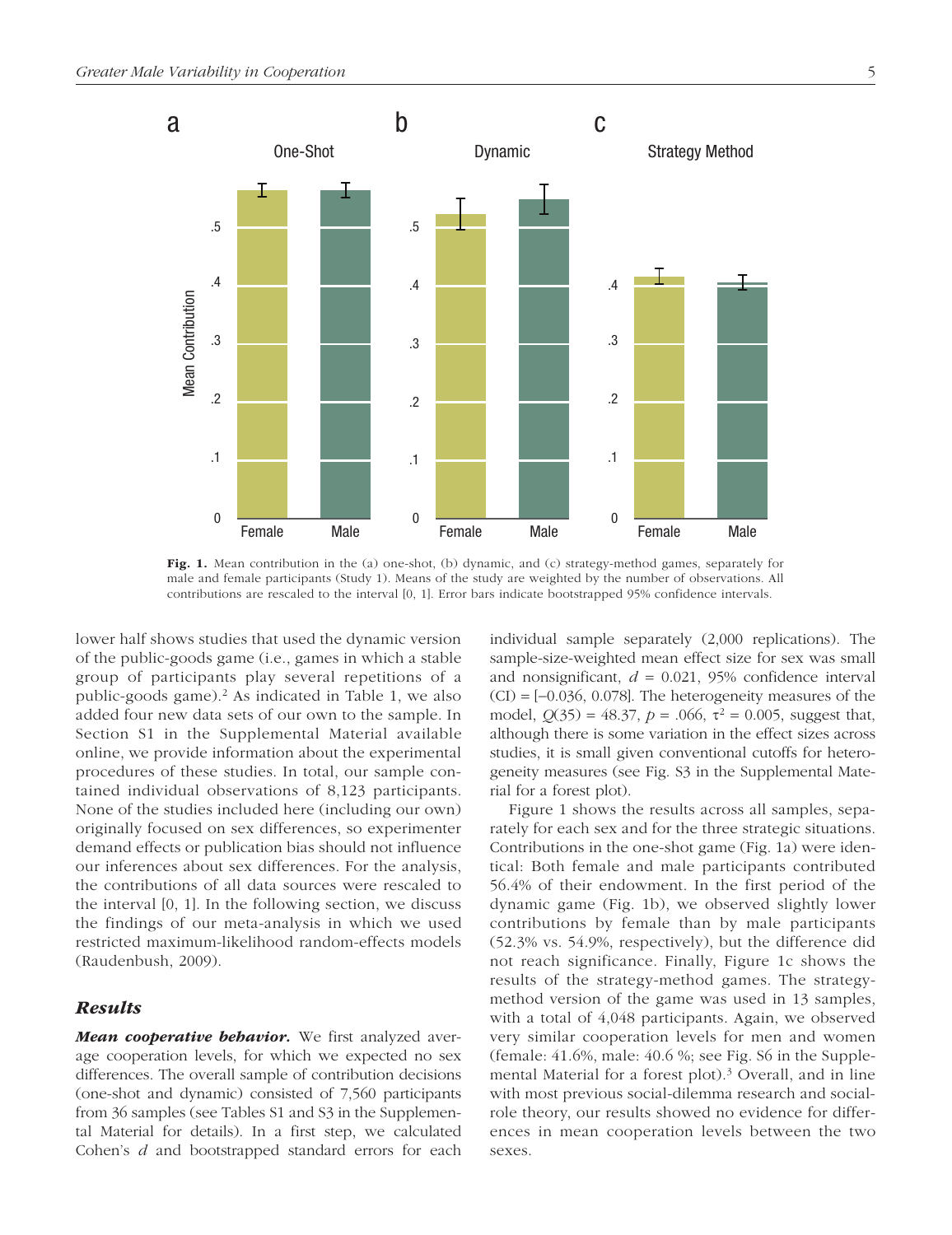*Variance in cooperative behavior.* On the other hand, our meta-analytic results strongly supported our hypothesis of larger variance in male contributions. We calculated the log variance ratio, ln(VR), for each study and used bootstrapping to derive standard errors. A meta-analysis of the combined data set of one-shot and dynamic games with 7,560 participants from 36 samples demonstrated an ln(VR) significantly larger than zero,  $ln(VR) = 0.26$ , 95%  $CI = [0.20, 0.32]$ . This translates to a variance ratio of 1.30, which is larger than what has been found in the literatures on sex differences in variability of mathematics as well as in verbal and spatial performance (Hyde, 2014).<sup>4</sup> The heterogeneity measures do not suggest that the effect varies greatly between studies,  $Q(35) = 41.56$ ,  $p = .206$ ,  $\tau^2$  = 0.004 (see Fig. S4 in the Supplemental Material for a forest plot).

To illustrate the magnitude of the effect, we show the ratio of the relative frequencies of male and female contributions in the combined sample (Fig. 2a). For expositional ease, we divided contributions into five bins: a bin for 0 (selfish), a bin for full contribution (altruist), and three equally sized bins for intermediate contributions. We treated the corner solutions (0 and 1) as separate cases because, as is usually the case with public-goods games, considerable fractions of the observations fall into these two categories (36% in the overall sample). We pooled the data of the one-shot and dynamic public-goods games (for histograms of the contributions, see Figs. S1 and S2 in the Supplemental Material). We observed selfish behavior (contribution of 0) in 14.5% of the cases for male participants and in 7.7% of the cases for female participants. In other words, the fraction of free riders is 1.88 times larger among male participants, or (to put it another way) for every 100 selfish female participants, there were 188 selfish male participants. For altruistic behavior (full contributions), we found 132 male participants for every 100 female participants. Conversely, for the three intermediate categories, we observed ratios below 1, indicating that these strategies were more popular among female participants.

We then calculated risk ratios for the relative frequency of extreme strategies. The *risk ratio* is the fraction of males opting for 0 or full contributions relative to all male participants, divided by the fraction of females opting for these contributions relative to all females. The overall risk ratio from a random-effects model for binary data was 1.52, 95% CI =  $[1.37, 1.68]$ . In contrast to the variance ratios, our data seem to indicate moderate heterogeneity for risk ratios across studies,  $Q(35) = 65.34$ ,  $p = .001$ ,  $\tau^2 = 0.030$  (see Fig. S5) in the Supplemental Material for a forest plot). We therefore examined several potential moderators of sex differences in cooperation, as identified in previous research (Balliet et al., 2011): game parameters (group

size, endowment, marginal per capita return), strategic situation (one-shot, dynamic, strategy method), sample type (convenience sample, representative), and location (lab, field; see Table 1 for details). The risk ratio was regressed onto this set of moderators, but none of the weights reached statistical significance.

Cultural variables have also been studied as moderators in the context of cooperation behaviors. Of particular relevance here is the cultural dimension of individualism-collectivism. Members of collectivistic cultures tend to emphasize harmonious relationships and to organize themselves into cohesive groups, for which they feel responsible; members of individualistic cultures expect individuals to look after themselves. Because culture is considered an important determinant of human behavior, it may be that sex differences, including differences in cooperation variance, would be nullified by the need for harmonious relationships and group well-being. Our data set contained 12 samples from collectivistic cultures and 24 samples from individualistic cultures. We found that participants from individualistic cultures were significantly more likely to contribute either none or all of their endowment (with no systematic effect on average contributions). However, individualism does not explain the variation in sex differences in our random-effects meta-regression for the risk ratio. Thus, although it seems that there is some cultural variation in the distribution of cooperation decisions, we did not find evidence for culture as a moderator of sex differences in the distribution of cooperation.

*Types of cooperative behavior.* The finding that men are substantially more likely to choose extreme strategies is not confined to games with strategic uncertainty. Using the standard classification (Fischbacher et al., 2001; Thöni & Volk, 2018), we distinguish between four types of cooperation preferences in our strategy method sample: (a) *free riders* never contribute, (b) *triangle cooperators* increase their contribution in response to the contribution of others up to some point and decrease it thereafter, (c) *conditional cooperators* contribute consistently more whenever others contribute more, and (d) *unconditional cooperators* make a constant contribution (usually the maximum contribution) irrespective of the contributions of others.

We identified these types in 17 samples with a total of 4,611 participants. Figure 2b shows the ratio of the relative frequencies of the four types and the residual category in the entire sample. The types are ordered by the average contribution observed in the respective schedules (numbers in parentheses). For free riders, this average is zero by definition. For the remaining types, we observed the highest average contribution for unconditional cooperators, followed by conditional cooperators. In the overall sample, 22.1% of male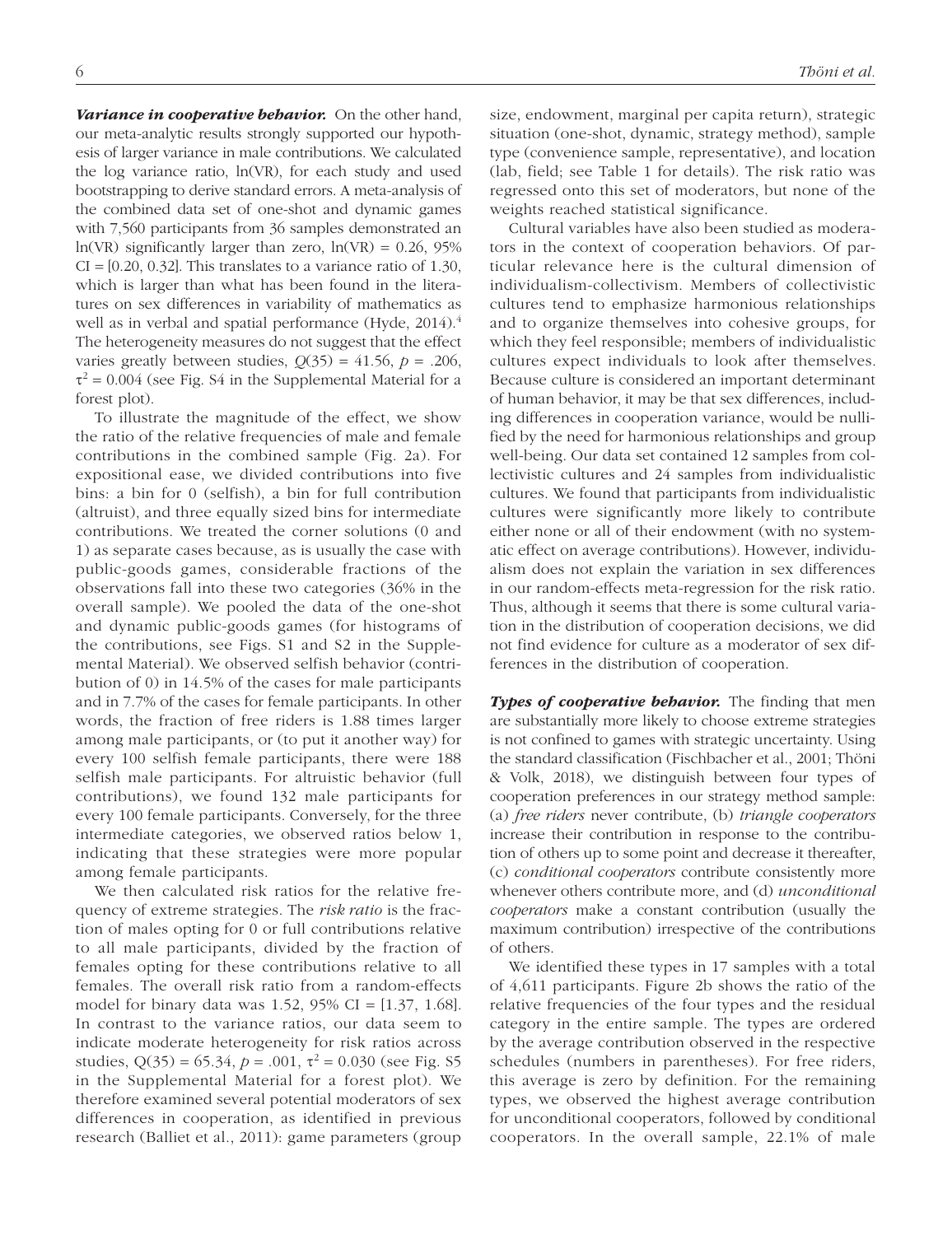

Fig. 2. Variance in contributions and types by gender (Study 1). The male:female ratio of the relative frequencies in a given range of contributions (a) is shown for the data of the one-shot and the dynamic game (pooled). Contributions are divided into five bins: 0 (no contribution), 1 (full contribution), and three equally sized bins for intermediate contributions. The male-to-female ratio of the relative frequencies of each type (b) is shown for the following types: free rider (FR), triangle cooperator (TR), conditional cooperator (CC), and unconditional cooperator (UC), as well as for those not classified (n.c.). Numbers in parentheses indicate the average contribution in the schedules of the respective type. Error bars indicate bootstrapped 95% confidence intervals.

participants fell into the category of free riders, whereas 15.0% of female participants did. Triangle cooperators and unclassified schedules were more frequent among female participants. The most frequent type, conditional cooperator, was also more prevalent among female participants. Finally, the most altruistic type, the unconditional cooperator, was more prevalent among male participants (see Table S5 in the Supplemental Material for an overview and Figs. S7–S10 for meta-analytic results on the types). Taken together, our findings provide strong support for our greater-male-variability hypothesis.

The finding that there were no systematic differences in average contributions but large differences in variability between the two sexes was reflected across the individual studies in our sample. Figure 3a shows the average effect of sex in the one-shot and dynamic experiments. Most studies found nonsignificant mean differences. Studies that found significant mean differences can be seen at both ends of the scale; the combined effect (indicated by the diamond) is close to zero and nonsignificant. On the other hand, the higher male inclination toward extreme strategies is confirmed in each data set. Figure 3b shows the differences in the percentage of extreme strategies (both selfish and altruistic). In the combined sample, 42.7% of the male participants behaved either selfishly or altruistically. Among female participants, the percentage was 29.0%, or 13.7 percentage points lower. Across the studies, the difference between male and female participants was always positive and ranged from 3 to 41 percentage points (see Tables S1 and S3 in the Supplemental Material for details, and see Tables S2 and S4 in the Supplemental Material for regression analyses).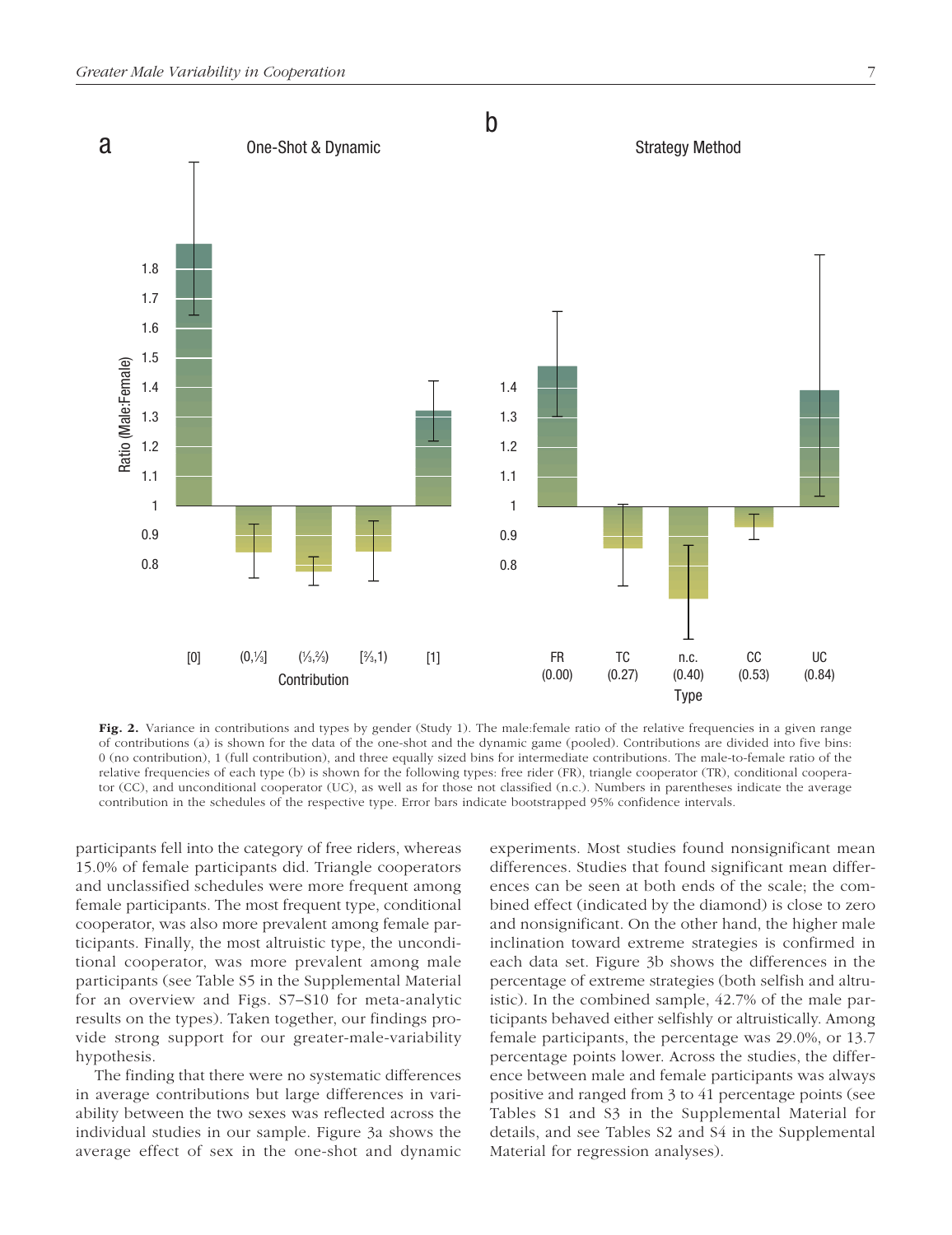

Fig. 3. Sex differences (Study 1). Differences between mean contributions of men and women are shown in (a) and differences in the percentage of extreme strategies (zero or maximum contribution) are shown in (b). Each dot represents a data set. Dot size is proportional to sample size, and error bars indicate bootstrapped 95% confidence intervals. Diamond-shaped symbols show the overall average (size not to scale). The color of the dots indicates significance levels when tested against zero. Codes for the study names are explained in Table 1.

# Study 2

# *Method*

Although our main focus is on social-dilemma cooperation, an important question is to what extent our findings generalize to a broader prosocial-behavior literature. To answer this question, we searched the organizational citizenship behavior (OCB) literature for gender-specific variance differences. OCB is often defined as the general tendency to be cooperative and helpful at work (LePine, Erez, & Johnson, 2002). Although OCB and cooperation are not isomorphic, much of the OCB literature focuses on its helping-related factors, one of which is cooperation. Given the interpersonal nature

of cooperation, we focused on OCB toward individuals rather than organizations.

As a first step toward identifying relevant articles, we conducted a 6 × 6 keyword search across PsychINFO, Web of Science, Taylor and Francis, and Scopus using each possible combination of "organizational citizenship behavior," "OCB," "contextual performance," "prosocial organizational behavior," "extra-role behavior," or "cooperation" with "sex," "gender," "female," "male," "men," or "women" in the 50 highest-ranked business and management journals by the *Financial Times* (FT50) and in five other journals that publish work on OCB (*Journal of Organizational Behavior, Personnel Psychology, Leadership Quarterly, Journal of Occupational and Organizational*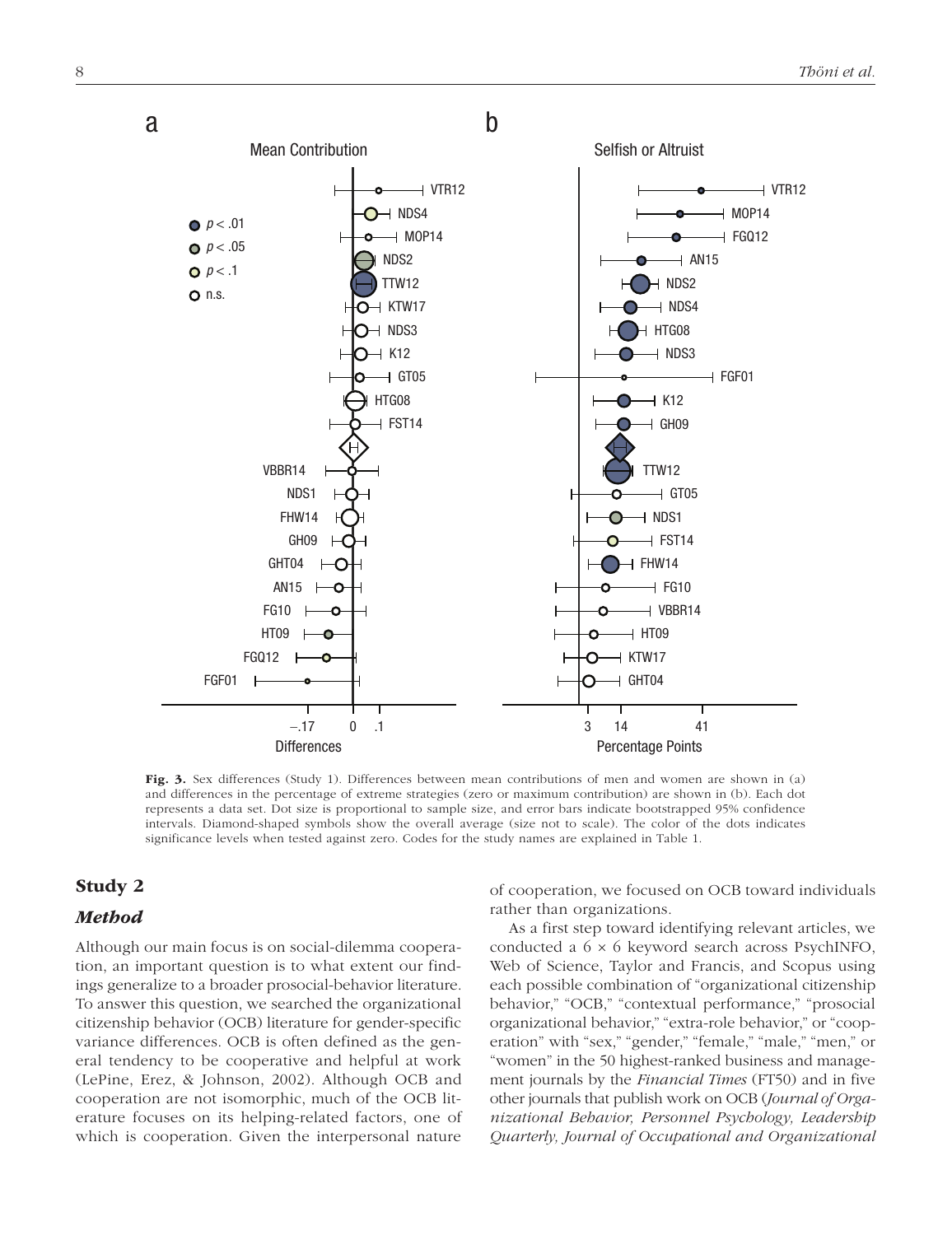*Psychology*, and *Journal of Vocational Behavior*). We included gender keywords because we were expecting studies with a focus on gender to be more likely to use gender-specific variability measures. As a second step, we searched the reference lists of three recent OCB meta-analyses (Carpenter, Berry, & Houston, 2014; Chiaburu, Oh, Berry, Li, & Gardner, 2011; Eatough, Chang, Miloslavic, & Johnson, 2011) and included all relevant studies in our search as well. In addition, we solicited published and unpublished studies using Academy of Management LISTSERVs, asking authors to send us information about gender-specific means and variances of their OCB measures. Finally, we conducted a free search in the above databases and in Google Scholar for studies reporting gender-specific means and variances for OCB measures.

These four steps returned 374 articles. We included all articles in which one of the above-listed OCB-related behaviors was studied, as long as they had a broad focus on individuals (i.e., interpersonal cooperation) rather than purely on organizations. However, as was the case with Study 1, we found very few articles that reported variability measures separately for men and women, even among articles that focused on gender differences. This demonstrates that variability measures have been largely neglected in previous OCB research. Nevertheless, we were still able to identify 28 pairs of variances from 23 articles. When articles reported genderspecific variances for multiple relevant outcomes, we selected the measure closest to standard, individually oriented OCB construct definitions. This resulted in a total sample of 13,985 independent participants (52.1% female), which exceeded the required sample size according to our power analysis (i.e., 6,918 observations) by a comfortable margin. Table 2 shows the means and variances for male and female respondents on the OCB measures reported in these articles.

# *Results*

Our meta-analytic approach in Study 2 was identical to our approach in Study 1 with one exception. In Study 1, we were able to calculate bootstrapped standard errors from raw data, but in Study 2 we had access only to summary statistics. In Study 2, we therefore derived confidence intervals for the variance ratios using the standard deviations reported in the articles.<sup>5</sup>

The 28 samples included in our analysis provide consistent evidence for greater male variability in OCB. Table 2 provides an overview of the studies with the effect sizes for means (Cohen's *d*) and variability (variance ratio). For the majority of samples, the variance ratios are above 1, indicating that males exhibit more variability in citizenship-related behaviors than females do. Because the measures in these studies are of generalized cooperative behavior rather than the monetary allocations that are specific to public-goods games, they allay concerns that extreme male responses in public-goods games are due to the artificiality of the task.

The meta-analytical results are surprisingly similar to those of Study 1. We found no evidence for sex differences in means, *d* = 0.10, 95% CI = [−0.29, 0.49] (see Fig. S11 in the Supplemental Material), but highly significant sex differences in variability,  $ln(VR) = 0.20, 95\%$  $CI = [0.12, 0.28]$ . The overall variance ratio of 1.22 is slightly lower than in Study 1 but still substantial compared with the variance ratios reported in the broader literature (Hyde,  $2014$ ).<sup>6</sup> The heterogeneity measures for the variance ratios indicate some differences across studies,  $Q(27) = 51.93$ ,  $p = .003$ ,  $\tau^2 = 0.020$  (see Fig. S12) in the Supplemental Material for a forest plot), which is not surprising given that the studies involved data from a wide variety of participants and cultural backgrounds.

As in Study 1, we examined the cultural dimension of individualism-collectivism as a potential moderator. Our data set in Study 2 contained 21 samples from individualist countries and seven samples from collectivist countries. We did not find evidence for culture as a moderator for the variance ratio in OCB.

# **Discussion**

Our meta-analysis of social-dilemma studies based on 40 samples with 8,123 participants strongly supports our hypotheses and provides empirical evidence of greater male variability in cooperation. Our second meta-analysis of OCB studies based on 28 samples with 13,985 participants demonstrates that these findings are not restricted to experimentally measured behaviors. These results corroborate theories that explain sex differences not only from a social-role perspective but also from an evolutionary perspective, according to which one sex will display greater intrasex variability in phenotypes because of greater variability in heritable traits (Archer & Mehdikhani, 2003; Arden & Plomin, 2006; Wilcockson, Crean, & Day, 1995). This perspective builds on Bateman's principle (Bateman, 1948), according to which diversification of phenotypes is more adaptive for the sex that faces more intense intrasexual competition and more vetting by the other sex. According to parental-investment theory (Trivers, 1972), this is the male sex for most species because of lower parental investment and more chances to reproduce. Consistent with our hypotheses, results of our largescale analyses indicate that this is indeed the case for cooperative behaviors: Greater male variability in cooperation was reflected across all studies and strategic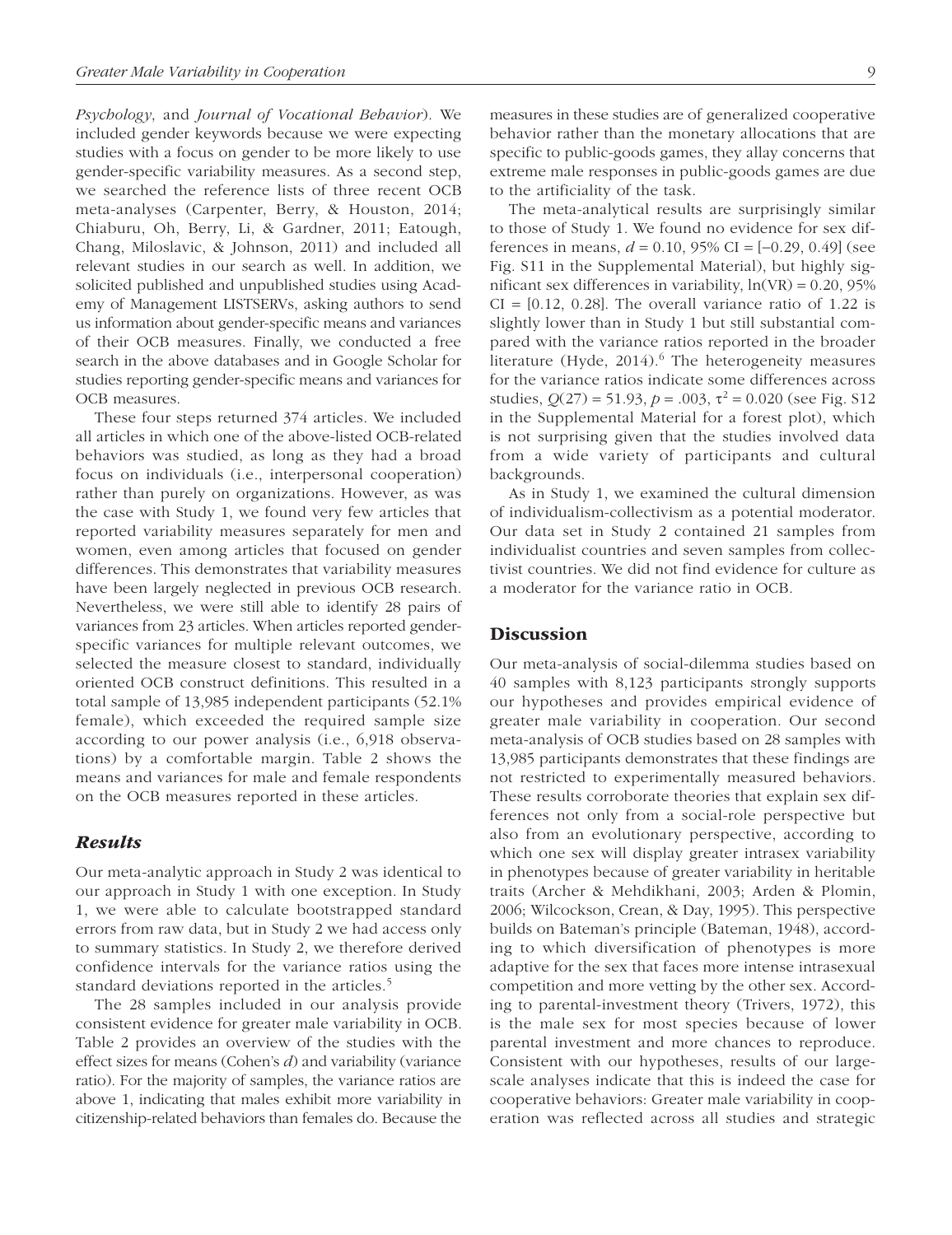|                                                                                                                                                                                                                                                                                                 |                    |                                                                                              |                 | Female          |                                                |                       | Male                     |                               | Effect size                |          |
|-------------------------------------------------------------------------------------------------------------------------------------------------------------------------------------------------------------------------------------------------------------------------------------------------|--------------------|----------------------------------------------------------------------------------------------|-----------------|-----------------|------------------------------------------------|-----------------------|--------------------------|-------------------------------|----------------------------|----------|
| Article                                                                                                                                                                                                                                                                                         | پ<br>Ğ             | Scale                                                                                        | Observations    | Ħ               | S <sub>D</sub>                                 | Observations          | Ħ                        | S                             | $\boldsymbol{\mathcal{L}}$ | <b>F</b> |
| Ariani (2013)                                                                                                                                                                                                                                                                                   | A13                | Ë                                                                                            | 276             |                 |                                                | 231                   |                          | 0.48                          |                            | 1.64     |
| Belansky & Boggiano (1994)                                                                                                                                                                                                                                                                      | BB94               | Help, problem solving <sup>a</sup>                                                           | $\frac{1}{2}$   | 5.4             |                                                | $\frac{5}{6}$         |                          | 0.94                          | $-0.75$                    | 1.42     |
| Belansky & Boggiano (1994)                                                                                                                                                                                                                                                                      | <b>BB94</b>        | Help, nurturing                                                                              | $\frac{2}{5}$   | 6.0             |                                                | 56                    | 4.9                      | 1.09                          | $-1.81$                    | 3.53     |
| Bellou et al. (2005)                                                                                                                                                                                                                                                                            |                    | OCB <sup>a</sup>                                                                             | 82              | 3.9             |                                                | 58                    | $\ddot{ }$               | 0.52                          | 0.13                       | 00.1     |
| Bellou et al. (2005)                                                                                                                                                                                                                                                                            | BCB05<br>BCB05     | Helping                                                                                      | 82              | 3.5             |                                                | $\frac{8}{5}$         | $\overline{\mathcal{Z}}$ | 0.74                          | 0.33                       | 0.06     |
| Berry et al. (2013)                                                                                                                                                                                                                                                                             | Bea13a             | CP supervisor                                                                                | $\%$            | 28.5            |                                                | 189                   |                          | 4.84                          | $-0.22$                    | 1.10     |
| Berry et al. (2013)                                                                                                                                                                                                                                                                             | Bea13a             | CP peer                                                                                      | 58              | 28.1            |                                                | 203                   | 27.5<br>27.5<br>30.7     | 3.26                          | $-0.18$                    | 0.97     |
| Berry et al. (2013)                                                                                                                                                                                                                                                                             | Bea13a             | CP subordinate <sup>a</sup>                                                                  | $\overline{6}$  | 31.2            |                                                | 177                   |                          | 4.55                          | $-0.12$                    | 1.14     |
| Berry et al. (2013)                                                                                                                                                                                                                                                                             | Bea13b             | CP supervisor                                                                                | 112             | 6.2             |                                                | 441                   | $\overline{61}$          | 0.78                          | $-0.04$                    | 001      |
| Berry et al. (2013)                                                                                                                                                                                                                                                                             | Bea13b             | CP peer                                                                                      | 125             | 6.2             |                                                | 509                   | $\frac{6}{2}$            | 0.58                          | 0.04                       | 0.92     |
| Berry et al. (2013)                                                                                                                                                                                                                                                                             | Bea13b             | CP subordinate <sup>a</sup>                                                                  | 134             | 6.4             |                                                | 543                   | $6\frac{4}{5}$           | 0.52                          | 0.15                       | 0.98     |
| Bozkurt & Bal (2012)                                                                                                                                                                                                                                                                            | <b>BB12</b>        | OCB                                                                                          | 45              | 4.3             | 0.40                                           | $\frac{32}{3}$        | $\frac{1}{4}$            | 0.49                          | $-0.57$                    | 1.50     |
| Cohen et al. (2014)                                                                                                                                                                                                                                                                             | Cea14a             | <b>OCB</b>                                                                                   | 412             | 14.5            | 12.68                                          | 435                   | 15.1                     | 14.59                         | 0.04                       | 1.32     |
| Cohen et al. (2014)                                                                                                                                                                                                                                                                             | Cea14b             | <b>OCB</b>                                                                                   | 236             | 15.6            | 13.40                                          | 208                   | 14.8                     | 13.80                         | $-0.06$                    | 1.06     |
| El Badawy et al. (2017)                                                                                                                                                                                                                                                                         | ETM17a             | <b>COB</b>                                                                                   | 47              | 5.4             | 0.60                                           | 80                    | $\tilde{5}$              | 0.67                          | 0.08                       | 1.25     |
| El Badawy et al. (2017)                                                                                                                                                                                                                                                                         | ETM17b             | <b>OCB</b>                                                                                   | $\frac{2}{5}$   | 5.8             | 0.52                                           | $\mathcal{S}$         | 5.7                      | 0.76                          | $-0.06$                    | 2.14     |
| George et al. (1998)                                                                                                                                                                                                                                                                            | GCKC98             | Help                                                                                         | 325             | 0.1             | 0.70                                           | 212                   | $-0.2$                   | 0.75                          | $-0.43$                    | 1.15     |
| Golzari et al. (2012)                                                                                                                                                                                                                                                                           | GMP12              | <b>OCB</b>                                                                                   | 100             | 99.8            | 4.42                                           | 100                   | 132.5                    | 6.76                          | 7.40                       | 2.34     |
| Guzman & Espejo (2019)                                                                                                                                                                                                                                                                          | GE19               | Voice                                                                                        | 118             | 5.3             |                                                | 215                   | 5.5                      | $1.48$<br>0.46                | 0.13                       | 1.13     |
| Hafidz et al. (2012)                                                                                                                                                                                                                                                                            | $\sim$<br>HHF1.    | <b>OCB</b>                                                                                   | 194             | 4.7             | $1.39$<br>0.42<br>0.74                         | $\overline{7}$        |                          |                               | $-0.43$                    | 1.20     |
| Kmec & Gorman (2010)                                                                                                                                                                                                                                                                            | KG10a              | <b>DWE</b>                                                                                   | 1311            | 3.4             |                                                | 1263                  | 3.4                      | 0.76                          | $-0.03$                    | 1.05     |
| Kmec & Gorman (2010)                                                                                                                                                                                                                                                                            | KG10b              | <b>DWE</b>                                                                                   | 1084            | 3.7             | 0.65                                           | 1107                  | 3.5                      | 0.73                          | $-0.20$                    | 1.26     |
| Kowal et al. (2019)                                                                                                                                                                                                                                                                             | KKM19a             | $OCB-I$                                                                                      | 197             | 16.0            |                                                | 8 <sup>3</sup>        | 15.4                     | $6.03$<br>8.58                | $-0.08$                    | 0.89     |
| Kowal et al. (2019)                                                                                                                                                                                                                                                                             | KKM19b             | OCB-I                                                                                        | $\overline{+1}$ | 18.5            | $6.47$<br>$6.47$<br>$6.47$<br>$6.65$<br>$6.47$ | $\mathcal{S}^{\circ}$ | 17.9                     |                               | $-0.08$                    | 1.32     |
| Lovell et al. (1999)                                                                                                                                                                                                                                                                            | Lea99              | OCB                                                                                          | $\frac{55}{5}$  | 67.7            |                                                | $\overline{41}$       | 64.1                     | $10.14\,$                     | $-0.43$                    | 1.48     |
| Raj et al. (2019)                                                                                                                                                                                                                                                                               | RTR19              | <b>OCB</b>                                                                                   | 120             | 33.7            |                                                | 118                   | 35.2                     | 7.53                          | 0.26                       | 1.75     |
| Roche & Haar (2013)                                                                                                                                                                                                                                                                             | RH13               | <b>DCB-I</b>                                                                                 | 163             | 3.6             |                                                | 223                   | 35                       | 0.74                          | $-0.24$                    | 1.28     |
| Sackett et al. (2006)                                                                                                                                                                                                                                                                           | SBW <sub>L06</sub> | OCB <sup>a</sup>                                                                             | 669             | 3.4             | 0.34                                           | 213                   |                          | 0.39                          | $-0.22$                    | 1.35     |
| Sackett et al. (2006)                                                                                                                                                                                                                                                                           | SBW <sub>106</sub> | <b>DCB-I</b>                                                                                 | 669             | 3.6             | 0.36                                           | 213                   | $3.\overline{3}$         | 0.39                          | $-0.07$                    | 1.17     |
| S. R. Singh & Padmanabhan (2017)                                                                                                                                                                                                                                                                | SP <sub>17</sub>   | <b>OCB</b>                                                                                   | 396             | 607.3           | 57.20                                          | 132                   | 609.3                    | 53.50                         | 0.03                       | 1.23     |
| A. K. Singh & Singh (2010)                                                                                                                                                                                                                                                                      | SS10               | OCB-I                                                                                        | $\mathcal{Z}$   | 36.1            | 4,60                                           | 188                   | 40.3                     | 5.59                          | 0.90                       | 1.48     |
| Tang et al. (2000)                                                                                                                                                                                                                                                                              | TSROO              | <b>OCB</b>                                                                                   | 187             | 49.5            | 5.35                                           | 106                   | 49.4                     | 5.41                          | $-0.02$                    | 1.02     |
| Valentine et al. (2009)                                                                                                                                                                                                                                                                         | VGPR09             | Altruism                                                                                     | 294             | $\overline{61}$ | 0.91                                           | 135                   | 5.9                      | 0.82                          | $-0.16$                    | 0.81     |
| Van Houwelingen and Van Dijke (2020)                                                                                                                                                                                                                                                            | VV20               | OCB                                                                                          | $\overline{C}$  |                 | 0.81                                           | 144                   |                          | 0.79                          | $-0.14$                    | 0.95     |
| Wilkinson (2005)                                                                                                                                                                                                                                                                                | W <sub>05</sub>    | Personal support                                                                             | 539             |                 | $\overline{0}$                                 | 436                   |                          | 0.83                          | $-0.35$                    | 1.16     |
| Some articles reported several OCB-related scales. The measure indicated here was used for our main specifications.<br>discretionary work effort; OCB = organizational citizenship behavior; OCB-I = OCB directed toward individuals.<br>Note: Some articles reported results from two separate |                    | samples, which are identified by a lowercase letter in the code. $VR =$ variance ratio; $CP$ |                 |                 |                                                |                       |                          | = contextual performance; DWE | Ш                          |          |

Table 2. Sex Differences in Organizational Citizenship Behavior in the Studies Included in the Study 2 Meta-Analysis Table 2. Sex Differences in Organizational Citizenship Behavior in the Studies Included in the Study 2 Meta-Analysis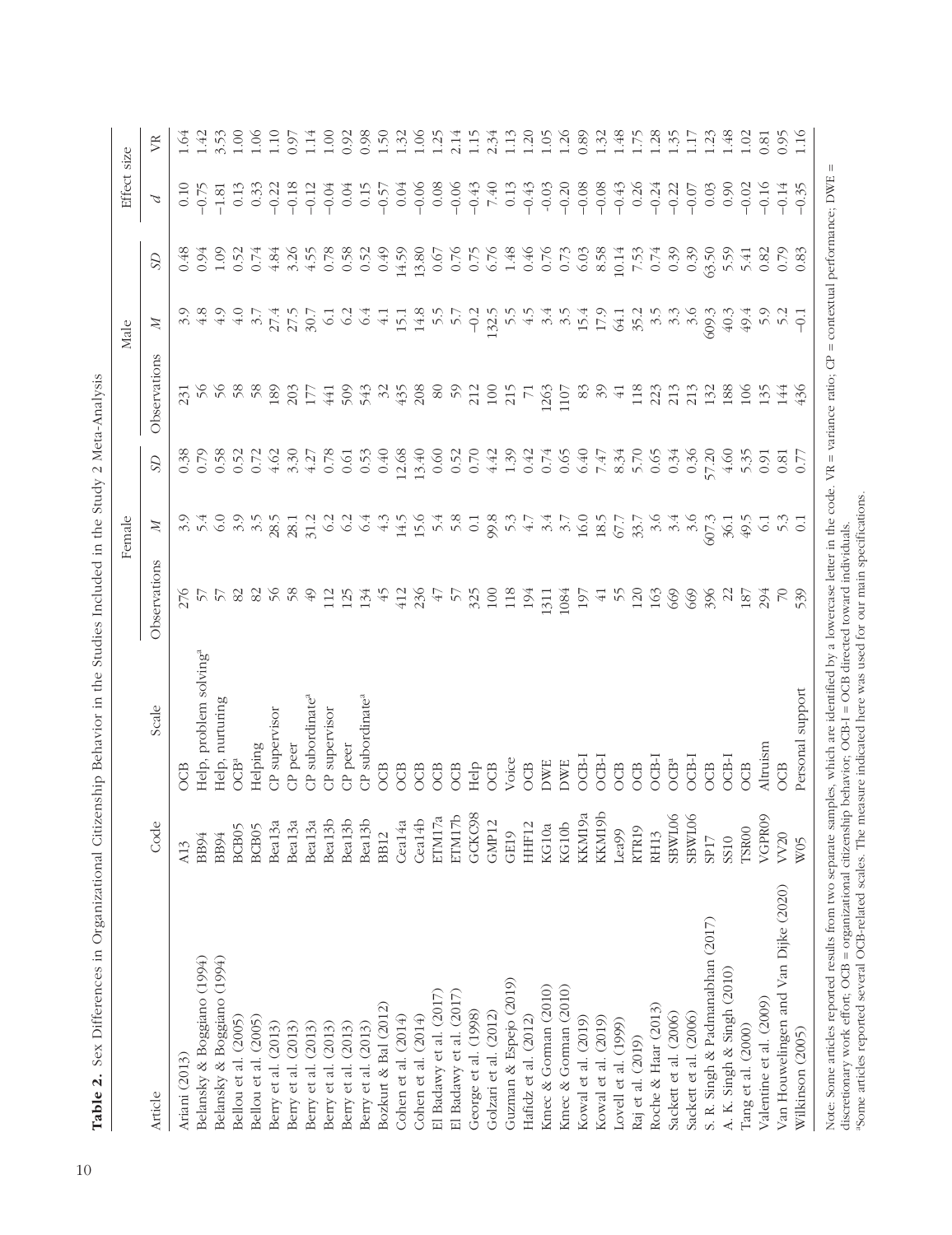situations included in our analysis of social-dilemma studies and was equally present in the OCB studies we analyzed.

Our theories and findings provide important implications for future research on sex differences in cooperation. One important implication relates to the existence of sex differences in social-dilemma situations. Social-dilemma researchers have long grappled with the question of whether men and women differ systematically in their cooperation behaviors (Balliet et al., 2011; Croson & Gneezy, 2009; Eckel & Grossman, 2008). Similarly, OCB researchers have investigated sex differences but found no evidence for significant gender effects (Ng, Lam, & Feldman, 2016). By focusing on variability of behaviors rather than central tendencies, we were able to provide evidence for strong and systematic sex differences in the distribution of cooperation behaviors. This finding is important given that cooperation is not the only area in which the prevailing focus on central tendency may have masked important sex differences in the tails of the distribution. As a result, researchers may have underestimated the magnitude of gender differences in many areas, and future research should focus on the extent to which this might be the case for related topics, such as decision making under risk, attitudes toward competition, and trust and reciprocity. As of this writing, public-health officials are grappling with overreactors and underreactors to the COVID-19 pandemic. The overreactors engage in extensive hoarding (Barrett, 2020), and the underreactors make a point of poking the coronavirus bear (Kasabian, 2020). To our knowledge, efforts to understand these extremes have focused on personality and life-situation variables, but perhaps they should also focus on sex.

Our research also speaks to the role of environmental inputs and context for sex differences in cooperation as emphasized by social-role theory. Indeed, the most recent major analysis of sex differences in social dilemmas concluded that sex differences in cooperation emerge mainly as a result of contextual factors (Balliet et al., 2011). Our finding of no sex differences in mean cooperation levels is in line with the predictions of socialrole theory, given that public-goods games provide no contextual cues that could trigger gender-role-specific behaviors. However, our finding of systematic sex differences in the variability of cooperation behaviors indicates that some sex differences in cooperation might exist that are not context or social-role specific.

In conclusion, although the main focus of our article was on sex differences in social-dilemma cooperation, we found similar results for OCBs. Overall, our results suggest that for the science of human cooperation and potentially many other areas—such as decision making under risk, attitudes toward competition, and trust and reciprocity—focusing on variability in behaviors (and evolutionary-evolved sex differences) may be just as

illuminating as central tendencies (and socially primed sex differences).

### Transparency

*Action Editor:* Steven W. Gangestad

*Editor:* Patricia J. Bauer

*Author Contributions*

C. Thöni and S. Volk collected the data, performed the primary statistical analysis, and wrote the first draft of the manuscript. J. M. Cortina provided the meta-analytic methods. All authors contributed to the writing of the final draft and approved it for submission.

*Declaration of Conflicting Interests*

The author(s) declared that there were no conflicts of interest with respect to the authorship or the publication of this article.

*Funding*

This research was supported by the Swiss National Science Foundation (Project No. 100017E-145109) and the German Research Foundation (Project No. VO1811/1-1).

*Open Practices*

Analysis code for this study has not been made publicly available, and the design and analysis plans were not preregistered.

#### Acknowledgments

For helpful comments and suggestions, we thank the editor, two anonymous referees, John Antonakis, Ernst Fehr, and Simon Gächter. Elisa Zschoche helped with compiling the data set on the Fischbacher, Gächter, and Fehr (2001) replications, and Mina Askovic helped with compiling the organizational citizenship behavior (OCB) data set. Deborah Kistler provided invaluable research assistance in connection with the experiments for the new data sets NDS2 through NDS4 (see the Supplemental Material available online). Finally, we thank all the authors who contributed to this meta-analysis for their willingness to share their data.

#### Supplemental Material

Additional supporting information can be found at [http://](http://journals.sagepub.com/doi/suppl/10.1177/0956797620956632) [journals.sagepub.com/doi/suppl/10.1177/0956797620956632](http://journals.sagepub.com/doi/suppl/10.1177/0956797620956632)

#### **Notes**

1. Many of these studies used the Fischbacher et al. (2001) design to elicit both a one-shot contribution and a vector of conditional contributions, whereas some are ordinary one-shot experiments. In this study, we did not distinguish between the unconditional contribution elicited by the Fischbacher et al. design and the contribution elicited in ordinary one-shot games, even though they are strategically different. They are different because in the Fischbacher et al. design, one player in the group can react to the contributions of others, whereas in the ordinary one-shot game, all contributions are chosen simultaneously. However, in our data, we observed no significant differences in contributions between the two strategic situations. But even if there were systematic differences, there is no reason to expect that these differences are relevant for our primary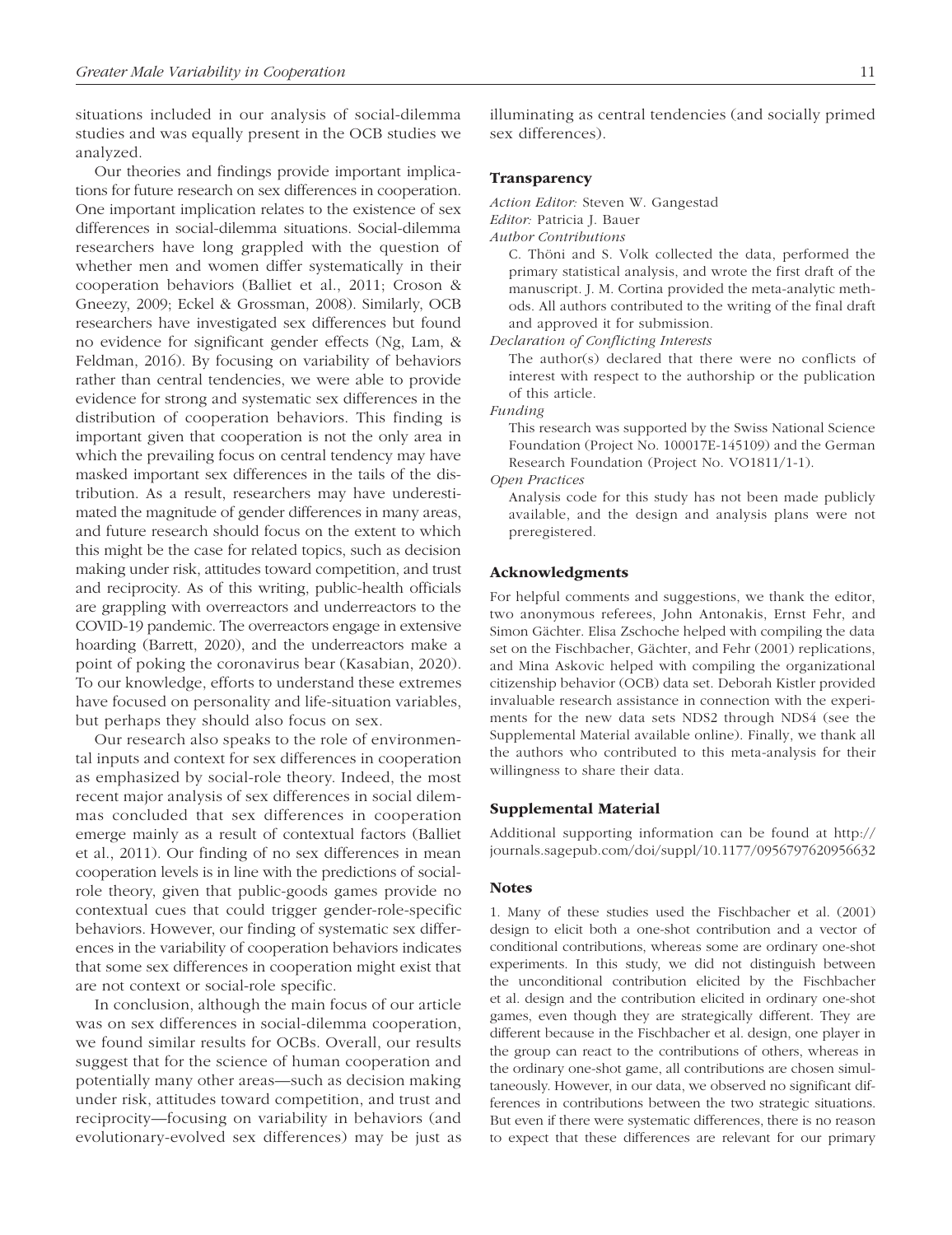research question regarding variance differences. For two studies (Kocher, Cherry, Kroll, Netzer, & Sutter, 2008; Weber, Weisel, & Gächter, 2018), we received the conditional contributions but not the unconditional contributions.

2. An important source of data is the cross-cultural study by Herrmann, Thöni, and Gächter (2008), who reported results from repeated public-goods games with participants from 16 subject pools with various cultural backgrounds. Table 1 shows data for 14 cities in which the study was conducted. We dropped two locations from the original study (Riyadh and Minsk) because the number of female participants was too low (< 5%) to draw meaningful inferences about gender differences. Furthermore, we used only the observations in which the standard public-goods game was played in the first sequence, leaving us with 888 observations from this study.

3. In the strategy method, participants complete a contribution schedule, specifying their desired contribution for all possible average contributions of the other participants in their group. In addition, the participants choose an unconditional contribution. A random device selects one member of the group as conditional contributor. The unconditional contributions of the other group members are used to calculate the average, and the contribution schedule of the selected participant is used to determine his or her contribution. To calculate an average contribution from these schedules, we determine each participant's contribution as the average of 10,000 random matches with other participants in the sample of the respective study.

4. In the main analysis, we treated each sample as an independent observation. In our view, this is justified because all experiments included were clearly separated by either time (if from the same lab) or geographical location. Nevertheless, we used robust variance estimations to account for possible dependencies (Hedges, Tipton, & Johnson, 2010). We considered two dependencies: (a) among samples from the same publication (e.g., all the studies with a code starting with HTG08), and (b) among samples stemming from the same laboratory (e.g., FGF01 and FG10). In both cases, our results remained highly significant, and the estimated variance ratios were very close to our main specification—ln(VR) =  $0.24$ , 95% CI =  $[0.17, 0.30]$ ,  $VR = 1.27$ , and  $ln(VR) = 0.27$ , 95% CI = [0.20, 0.34], VR = 1.31. 5. We used the standard deviations for male and female OCB scores,  $s_m$  and  $s_j$ , to calculate the variance ratio  $s_m^2/s_f^2$ . Assuming normal distribution of the OCB measure, we can calculate the 95% CI for the variance ratio using the *F* distribution with  $n_m - 1$  and  $n_f - 1$  degrees of freedom:

$$
\left[\frac{1}{F_{.025}}\frac{s_m^2}{s_f^2}, F_{.025}\frac{s_m^2}{s_f^2}\right].
$$

6. Our results did not depend on the selection of the dependent variables (for the cases in which there were multiple OCB-like measures available). We found very similar results even when we selected the dependent variables least supportive for greater male variability,  $ln(VR) = 0.18$ , 95% CI = [0.09, 0.26], VR = 1.19, or when we included all variables reported in Table 2 using robust variance estimations,  $ln(VR) = 0.24$ , 95% CI = [0.15, 0.33],  $VR = 1.27.$ 

#### **References**

- References marked with one asterisk report studies included in the Study 1 meta-analysis, and references marked with two asterisks report studies included in the Study 2 metaanalysis.
- \*Abeler, J., & Nosenzo, D. (2015). Self-selection into laboratory experiments: Pro-social motives versus monetary incentives. *Experimental Economics*, *18*, 195–214. doi:10.1007/s10683-014-9397-9
- Archer, J., & Mehdikhani, M. (2003). Variability among males in sexually selected attributes. *Review of General Psychology*, *7*, 219–236. doi:10.1037/1089-2680.7.3.219
- Arden, R., & Plomin, R. (2006). Sex differences in variance of intelligence across childhood. *Personality and Individual Differences*, *41*, 39–48. doi:10.1016/j.paid.2005.11.027
- \*\*Ariani, D. W. (2013). The relationship between employee engagement, organizational citizenship behavior, and counterproductive work behavior. *International Journal of Business Administration*, *4*, 46–56. doi:10.5430/ijba .v4n2p46
- Balliet, D., Li, N. P., Macfarlan, S. J., & van Vugt, M. (2011). Sex differences in cooperation: A meta-analytic review of social dilemmas. *Psychological Bulletin*, *137*, 881–909. doi:10.1037/a0025354
- Barrett, C. (2020, March 24). Hoarding during coronavirus: Not much has changed since WWII. *Military Times*. Retrieved from [https://www.militarytimes.com/news/](https://www.militarytimes.com/news/your-army/2020/03/25/hoarding-during-coronavirus-not-much-has-changed-since-wwii/) [your-army/2020/03/25/hoarding-during-coronavirus-not](https://www.militarytimes.com/news/your-army/2020/03/25/hoarding-during-coronavirus-not-much-has-changed-since-wwii/)[much-has-changed-since-wwii/](https://www.militarytimes.com/news/your-army/2020/03/25/hoarding-during-coronavirus-not-much-has-changed-since-wwii/)
- Bateman, A. J. (1948). Intra-sexual selection in drosophila. *Heredity*, *2*, 349–368. doi:10.1038/hdy.1948.21
- Becker, S. W., & Eagly, A. H. (2004). The heroism of women and men. *American Psychologist*, *59*, 163–178. doi:10.1037/ 0003-066X.59.3.163
- \*\*Belansky, E. S., & Boggiano, A. K. (1994). Predicting helping behaviors: The role of gender and instrumental/expressive self-schemata. *Sex Roles*, *30*, 647–661.
- \*\*Bellou, V., Chitiris, L., & Bellou, A. (2005). The impact of organizational identification and self-esteem on organizational citizenship behavior: The case of Greek public hospitals. *Operational Research*, *5*, 305–318. doi:10.1007/ bf02944315
- \*\*Berry, C. M., Kim, A., Wang, Y., Thompson, R., & Mobley, W. H. (2013). Five-factor model personality measures and sex-based differential prediction of performance. *Applied Psychology*, *62*, 13–43. doi:10.1111/j.1464-0597 .2012.00493.x
- Bowles, S., & Gintis, H. (2011). *A cooperative species: Human reciprocity and its evolution*. Princeton, NJ: Princeton University Press.
- \*\*Bozkurt, S., & Bal, Y. (2012). Investigation of the relationship between corporate social responsibility and organizational citizenship behavior: A research. *International Journal of Innovations in Business*, *1*, 40–59.
- Cadsby, C. B., & Maynes, E. (1998). Gender and free riding in a threshold public goods game: Experimental evidence. *Journal of Economic Behavior & Organization*, *34*, 603– 620. doi:10.1016/S01672681(97)00010-3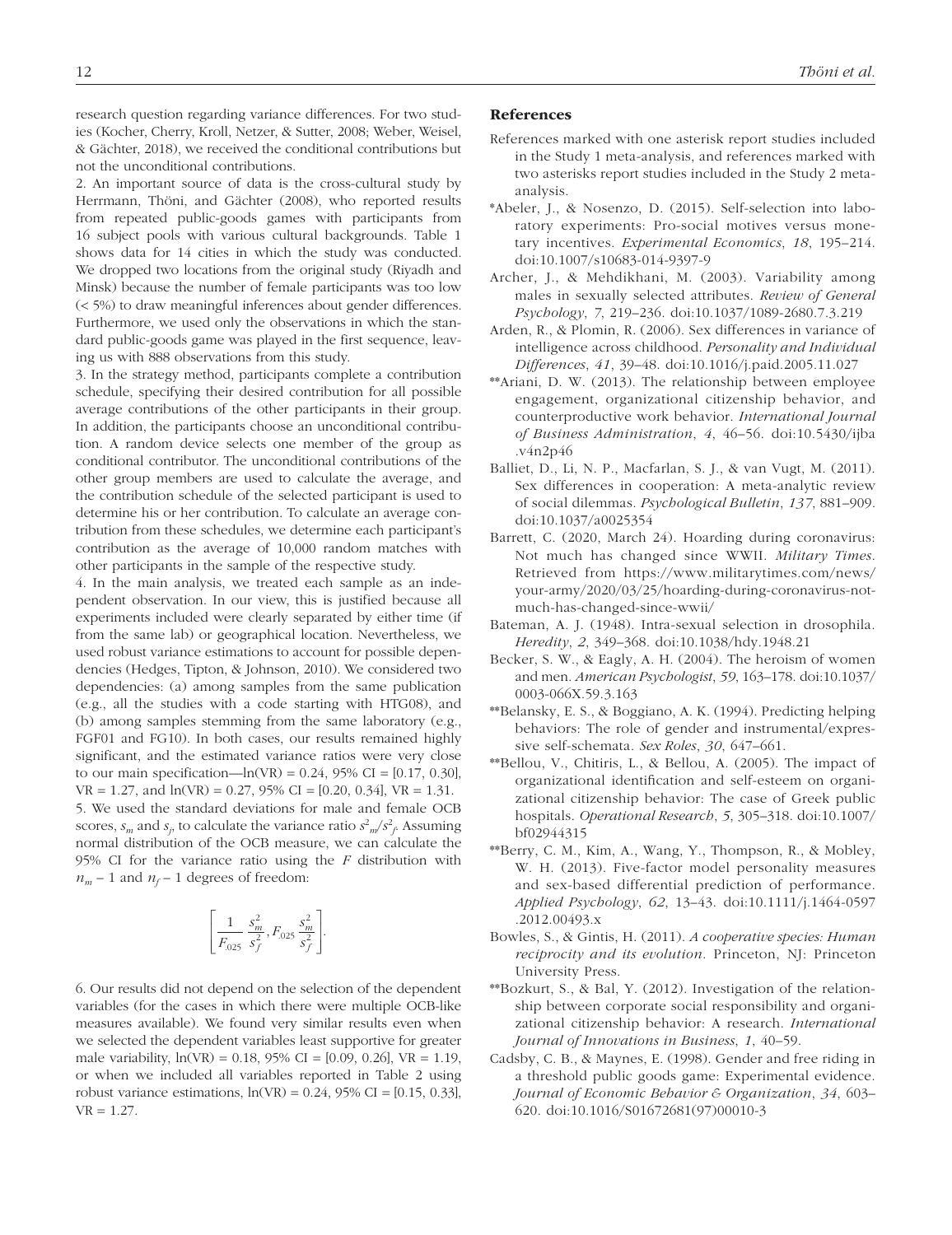- Carpenter, N. C., Berry, C. M., & Houston, L. (2014). A meta-analytic comparison of self-reported and otherreported organizational citizenship behavior. *Journal of Organizational Behavior*, *35*, 547–574.
- Chiaburu, D. S., Oh, I.-S., Berry, C. M., Li, N., & Gardner, R. G. (2011). The five-factor model of personality traits and organizational citizenship behaviors: A meta-analysis. *Journal of Applied Psychology*, *96*, 1140–1166.
- \*\*Cohen, T. R., Panter, A. T., Turan, N., Morse, L., & Kim, Y. (2014). Moral character in the workplace. *Journal of Personality and Social Psychology*, *107*, 943–963. doi: 10.1037/a0037245
- Croson, R., & Gneezy, U. (2009). Gender differences in preferences. *Journal of Economic Literature*, *47*, 448–474. doi:10.1257/jel.47.2.448
- Curran, P. J., & Hussong, A. M. (2009). Integrative data analysis: The simultaneous analysis of multiple data sets. *Psychological Methods*, *14*, 81–100.
- Eagly, A. H., & Crowley, M. (1986). Gender and helping behavior: A meta-analytic review of the social psychological literature. *Psychological Bulletin*, *100*, 283–308. doi:10.1037/0033-2909.100.3.283
- Eagly, A. H., & Wood, W. (2012). Social role theory. In P. A. M. Van Lange, A. W. Kruglanski, & E. T. Higgins (Eds.), *Handbook of theories of social psychology* (pp. 458–476). Thousand Oaks, CA: SAGE. doi:10.4135/9781446249222.n49
- Eatough, E. M., Chang, C.-H., Miloslavic, S. A., & Johnson, R. E. (2011). Relationships of role stressors with organizational citizenship behavior: A meta-analysis. *Journal of Applied Psychology*, *96*, 619–632.
- Eckel, C. C., & Grossman, P. J. (2008). Differences in the economic decisions of men and women: Experimental evidence. In C. R. Plott & V. L. Smith (Eds.), *Handbook of experimental economics results* (Vol. 1, pp. 509–519). Amsterdam, The Netherlands: Elsevier. doi:10.1016/ S1574-0722(07)00057-1
- \*\*El Badawy, T. A., Trujillo-Reyes, J. C., & Magdy, M. M. (2017). The demographics' effects on organizational culture, organizational citizenship behavior and job satisfaction: Evidence from Egypt and Mexico. *Business and Management Research*, *6*, 28–41. doi:10.5430/bmr .v6n1p28
- \*Fischbacher, U., & Gächter, S. (2010). Social preferences, beliefs, and the dynamics of free riding in public good experiments. *American Economic Review*, *100*, 541–556. doi:10.1257/aer.100.1.541
- \*Fischbacher, U., Gächter, S., & Fehr, E. (2001). Are people conditionally cooperative? Evidence from a public goods experiment. *Economics Letters*, *71*, 397–404. doi:10.1016/ S0165-1765(01)00394-9
- \*Fischbacher, U., Gächter, S., & Quercia, S. (2012). The behavioral validity of the strategy method in public good experiments. *Journal of Economic Psychology*, *33*, 897–913. doi:10.1016/j.joep.2012.04.002
- \*Fischbacher, U., Schudy, S., & Teyssier, S. (2014). Heterogeneous reactions to heterogeneity in returns from public goods. *Social Choice and Welfare*, *43*, 195–217. doi:10 .1007/s00355-013-0763-x
- \*Fosgaard, T. R., Hansen, L. G., & Wengström, E. (2014). Understanding the nature of cooperation variability.

*Journal of Public Economics*, *120*, 134–143. doi:10.1016/j .jpubeco.2014.09.004

- \*Gächter, S., & Herrmann, B. (2009). Reciprocity, culture and human cooperation: Previous insights and a new cross-cultural experiment. *Philosophical Transactions of the Royal Society B: Biological Sciences*, *364*, 791–806. doi:10.1098/rstb.2008.0275
- \*Gächter, S., Herrmann, B., & Thöni, C. (2004). Trust, voluntary cooperation, and socio-economic background: Survey and experimental evidence. *Journal of Economic Behavior & Organization*, *55*, 505–531. doi:10.1016/j .jebo.2003.11.006
- \*Gächter, S., & Thöni, C. (2005). Social learning and voluntary cooperation among like-minded people. *Journal of the European Economic Association*, *3*, 303–314. doi:10.1162/ jeea.2005.3.2-3.303
- \*\*George, D., Carroll, P., Kersnick, R., & Calderon, K. (1998). Gender-related patterns of helping among friends. *Psychology of Women Quarterly*, *22*, 685–704.
- \*\*Golzari, A. A., Montazeri, M., & Paktinat, E. (2012). Relationship between work holism and organizational citizenship behavior among schools employees in Sirjan-Iran. *Life Science Journal*, *9*, 5686–5691. doi:10.7537/ marslsj090412.847
- \*\*Guzman, F. A., & Espejo, A. (2019). Introducing changes at work: How voice behavior relates to management innovation. *Journal of Organizational Behavior*, *40*, 73–90. doi:10.1002/job.2319
- \*\*Hafidz, S. W. M., Hoesni, S. M., & Fatimah, O. (2012). The relationship between organizational citizenship behavior and counterproductive work behavior. *Asian Social Science*, *8*, 32–37. doi:10.5539/ass.v8n9p32
- Hedges, L. V., Tipton, E., & Johnson, M. C. (2010). Robust variance estimation in meta-regression with dependent effect size estimates. *Research Synthesis Methods*, *1*, 39– 65. doi:10.1002/jrsm.5
- \*Herrmann, B., & Thöni, C. (2009). Measuring conditional cooperation: A replication study in Russia. *Experimental Economics*, *12*, 87–92. doi:10.1007/s10683-008-9197-1
- \*Herrmann, B., Thöni, C., & Gächter, S. (2008). Antisocial punishment across societies. *Science*, *319*, 1362–1367. doi:10.1126/science.1153808
- Hyde, J. S. (2014). Gender similarities and differences. *Annual Review of Psychology*, *65*, 373–398. doi:10.1146/annurevpsych-010213-115057
- Johnson, W., Carothers, A., & Deary, I. J. (2008). Sex differences in variability in general intelligence: A new look at the old question. *Perspectives on Psychological Science*, *3*, 518–531. doi:10.1111/j.1745-6924.2008.00096.x
- \*Kamei, K. (2012). From locality to continent: A comment on the generalization of an experimental study. *Journal of Socio-Economics*, *41*, 207–210. doi:10.1016/j .socec.2011.12.005
- Kasabian, P. (2020, March 13). *Woj: Jazz have to 'repair relationships' due to 'frustration' with Rudy Gobert*. Retrieved from [https://bleacherreport.com/articles/2880699-woj](https://bleacherreport.com/articles/2880699-woj-jazz-have-torepair-relationships-due-to-frustration-with-rudy-gobert)[jazz-have-torepair-relationships-due-to-frustration](https://bleacherreport.com/articles/2880699-woj-jazz-have-torepair-relationships-due-to-frustration-with-rudy-gobert)[with-rudy-gobert](https://bleacherreport.com/articles/2880699-woj-jazz-have-torepair-relationships-due-to-frustration-with-rudy-gobert)
- \*Kistler, D., Thöni, C., & Welzel, C. (2017). Survey response and observed behavior: Emancipative and secular values